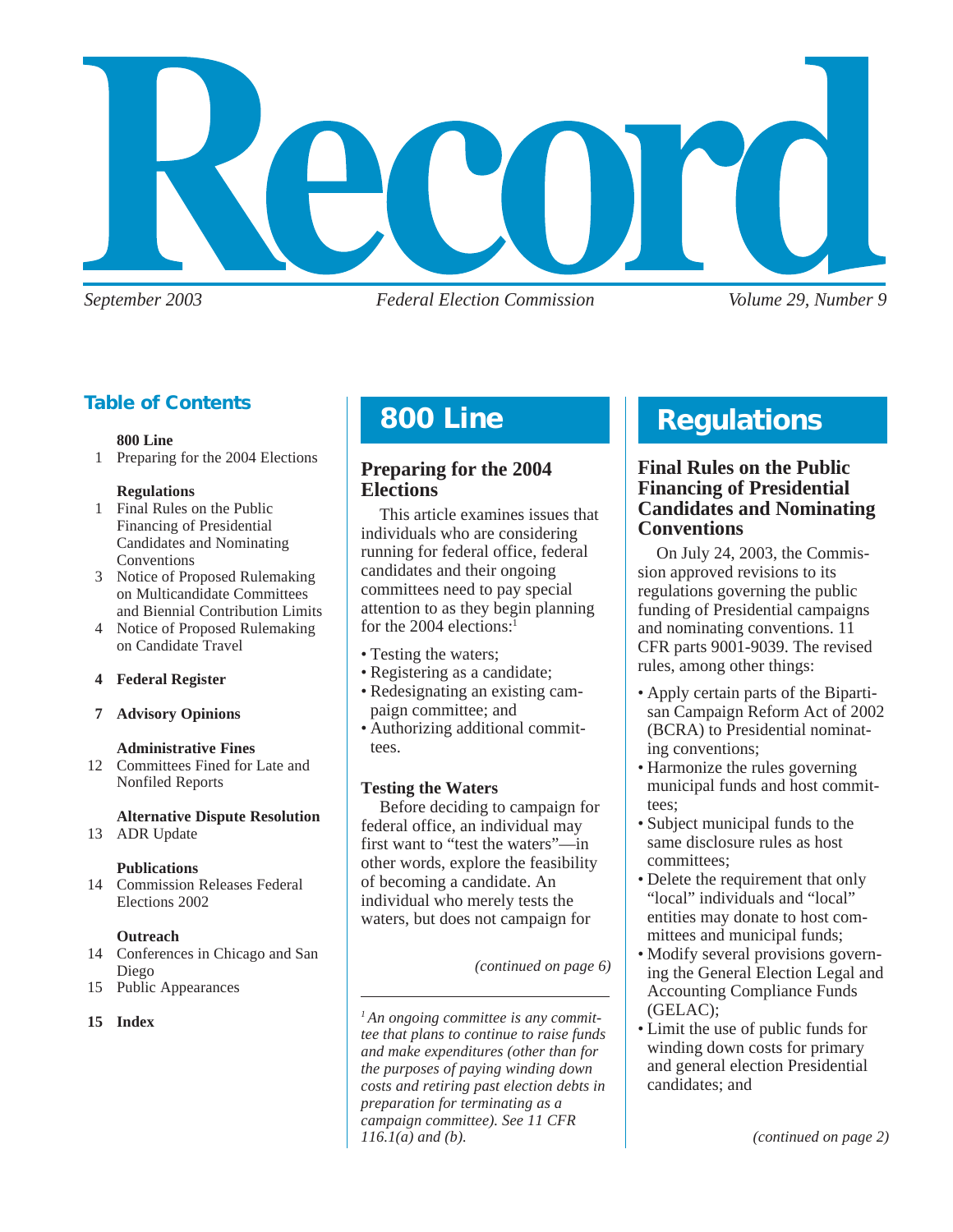## **Regulations**

*(continued from page 1)*

• Create a new "shortfall bridge loan exemption" from a primary candidate's overall expenditure limit.

#### **Presidential Nominating Conventions**

*Application of the BCRA to convention funding.* The Commission adopted new 11 CFR section 9008.55 to address the BCRA's application to convention activities. Under the BCRA, national party committees, their agents and any committee directly or indirectly established, maintained, financed or controlled by a national party committee are generally barred from raising or spending funds outside the limits and prohibitions of the Federal Election Campaign Act (the Act). Because convention committees are, as a matter of law, agents of a national party committee and established, financed, maintained,

#### **Federal Election Commission 999 E Street, NW Washington, DC 20463**

800/424-9530 202/694-1100 202/501-3413 (FEC Faxline) 202/219-3336 (TDD for the hearing impaired)

**Ellen L. Weintraub**, Chair **Bradley A. Smith**, Vice Chairman **David M. Mason**, Commissioner **Danny L. McDonald**, Commissioner **Scott E. Thomas**, Commissioner **Michael E. Toner**, Commissioner

**James A. Pehrkon**, Staff Director **Lawrence H. Norton**, General Counsel

Published by the Information Division **Greg J. Scott**, Assistant Staff Director **Amy Kort**, Editor

<http://www.fec.gov>

and controlled by that committee, these restrictions also apply to convention committees.1 11 CFR 9008.55(a). See 2 U.S.C. §441i(a) and 11 CFR 300.10(a).

The new regulations do not, however, significantly alter current rules governing the financing of the national conventions, and convention committees may continue to receive in-kind donations from host committees and municipal funds to cover certain convention expenses specified in the regulations.

Federal candidates and officeholders may make a "general solicitation" on behalf of a  $501(c)$ organizations so long as the organization's principal purpose is not to conduct certain federal election activity and the solicitation does not specify how the funds should be used. 11 CFR 300.65. Because the principal purpose of host committees and municipal funds is to promote commerce in the host city, new 11 CFR 9008.55(d) provides that federal candidates and officeholders may make general solicitations without restriction on source or amount on behalf of 501(c) host committees or municipal funds provided that the solicitations do not specify how the funds will or should be spent.

*Host committees and municipal funds*. The new rules provide for more similar treatment of host committees and municipal funds. The regulations define municipal funds as accounts or funds owned by a government agency, municipality or municipal corporation whose

*1 The Commission also determined that host committees, which typically do not have the authority to solicit, direct or receive any contribution, donation or transfer of funds on behalf of a national party committee, are not presumed to be agents of the party or convention committee or to be directly or indirectly established, financed, maintained or controlled by them. Committees should look to 11 CFR 300.2(b)(1) and 300.2(c) for guidance.*

"receipt and use of funds is subject to the control of officials of the state or local government." 11 CFR 9008.50(c). Both host committees and municipal funds must now file an FEC Form 1, Statement of Organization, within 10 days of their formation or within 10 days after the convention city is selected, whichever date is later. Moreover, both types of committees have increased reporting responsibilities and must comply, as appropriate, with the filing requirements at 11 CFR part 104. 11 CFR 9008.51.

The Commission removed the requirement that only "local" businesses, labor organizations, other organizations and individuals are permitted to make donations to host committees and municipal funds. The Commission determined that this restriction no longer served a meaningful purpose because the disbursements that host committees and municipal funds are permitted to make are consistent with the narrow purpose of promoting commerce in the convention city.

*Candidate's use of public funds.* The new rules allow candidates, including candidates who fail to win their party's nomination, to treat expenses related to the national nominating convention as qualified campaign expenses up to \$50,000. 11 CFR 9034.4(a)(6).

#### **GELAC Funds**

*Solicitation of funds.* The new regulations change the starting date for GELAC solicitations from June 1 of the year in which a Presidential election is held to April 1 of that year. The Commission prohibited GELAC solicitations before the June 1 start date to ensure that GELAC funds were not used to defray primary election expenses and to help candidates avoid the refund of GELAC funds if the candidate did not win the nomination. The Commission determined that the earlier starting date was appropriate given the early primary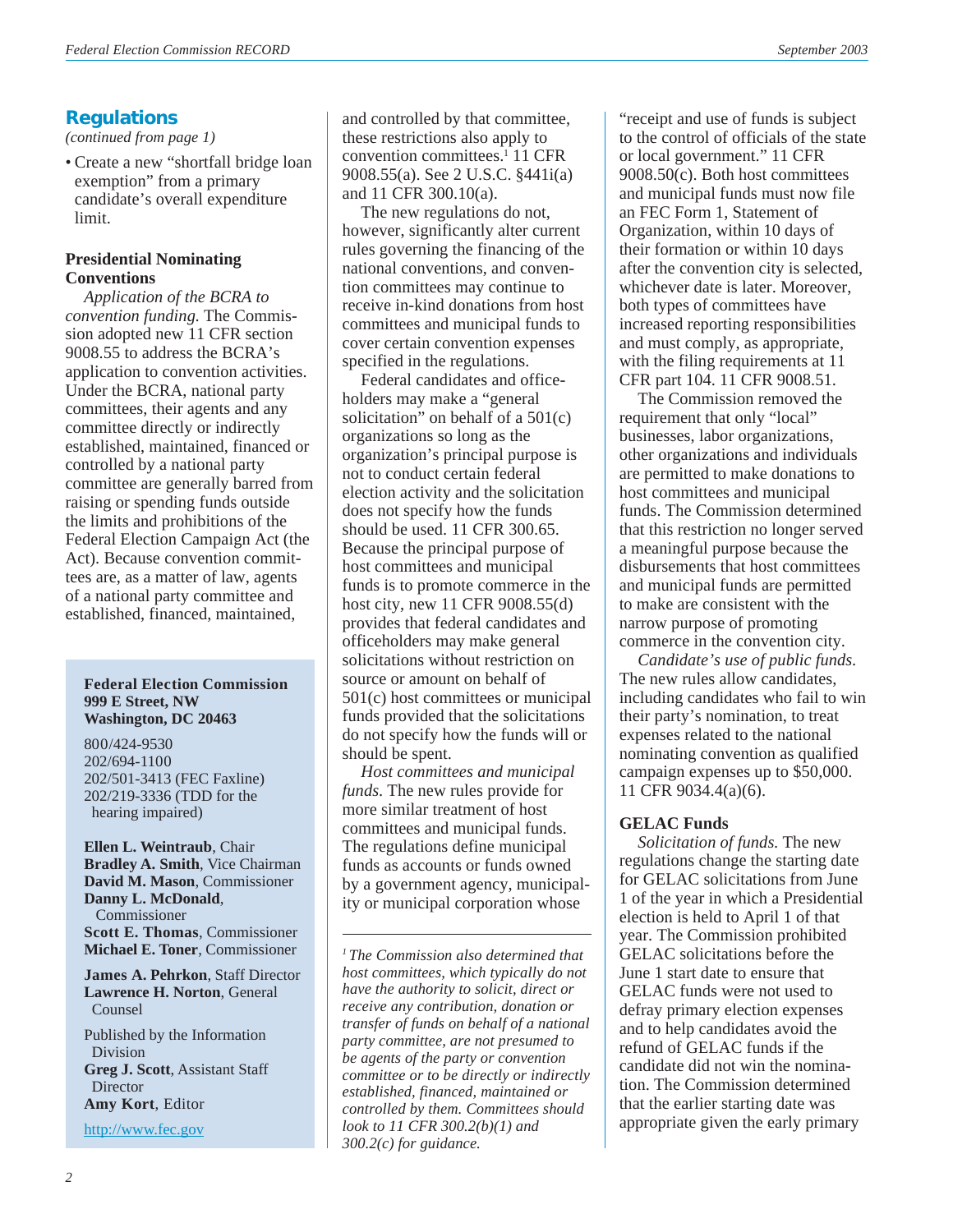dates for some states in the 2004 elections. 11 CFR 9003.3(a)(1)(i).

*Redesignations*. The new rules also permit publicly funded Presidential candidates, under certain circumstances, to redesignate the excessive portion of a primary contribution to the GELAC fund without obtaining a signed, written document from the contributor. 11 CFR 9003.3(a)(1). See 11 CFR  $110.1(b)(5)(ii)(B)$ .

*Use of Funds*. Under the new rules, Presidential candidates may use remaining GELAC funds to pay their primary committee's winding down costs, and they must use GELAC funds to pay any of their primary committee's required repayments to the U.S. Treasury before the GELAC funds can be dispensed under 2 U.S.C. §439a, which describes how campaigns may use funds remaining after campaign expenses are paid. 11 CFR  $9003.3(a)(2)(i)(D)$  and (I), 9003.3(a)(2)(iv).

#### **Winding Down Expenses**

For general election candidates, the Commission has adopted a "winding down limitation" that caps the total amount of public funds that can be used for winding down expenses at the lesser of 2.5 percent of the expenditure limitation or 2.5 percent of the total of:

- The candidate's expenditures subject to the expenditure limitation as of the end of the expenditure report period; plus
- The candidate's expenses exempt from the expenditure limitation, such as fundraising expenses, as of the end of the expenditure report period.

Regardless of the above calculations, the smallest winding down limitation will be \$100,000. 11 CFR 9004.11 (b).

The Commission adopted similar regulations to address primary candidates' winding down expenses. However, for primary election candidates, the applicable winding

down limitations are 10 percent rather than 2.5 percent of the candidate's expenditures and expenses or the expenditure limit. 11 CFR 9034.11(b).

The new rules also allow winding down expenses to be allocated between the candidate's primary and general election campaigns using any reasonable allocation method. An allocation method will be considered reasonable so long as it divides the total winding down costs between the primary and the general election committees and results in no less than one third of the total winding down costs allocated to each committee. 11 CFR 9004.11(c) and 90034.11(c).

#### **Shortfall Bridge on Loan Exemption**

During recent election cycles, the Presidential Primary Matching Payment Account has occasionally contained insufficient funds to meet the entitlements of all primary candidates on the dates the payments were due. Often candidates obtained, at additional costs, "bridge loans" to pay their expenses until they received their full entitlements several months later. The Commission is creating a new "shortfall bridge loan exemption" from candidates' expenditure limits at new 11 CFR 9035.1(c)(3). Under this exemption, interest charges accrued during the shortfall period on loans secured or guaranteed by matching funds will not count toward the candidate's expenditure limitation.

#### **Additional Information**

The full text of these final rules, and their Explanation and Justification, are available on the FEC's web site at [http://www.fec.gov/](http://www.fec.gov/register.htm) [register.htm](http://www.fec.gov/register.htm), along with a transcript of the June 6, 2003, public hearing on these rules. The final rules were published in the August 8, 2003, *Federal Register* (68 FR 47386).✦ —*Amy Kort*

## **Notice of Proposed Rulemaking on Multicandidate Committees and Biennial Contribution Limits**

On August 14, 2003, the Commission approved a Notice of Proposed Rulemaking (NPRM) proposing changes to its current rules governing:

- Multicandidate political committee status; and
- Biennial contribution limits for individuals.<sup>1</sup>

The NPRM was published in the August 21, 2003, *Federal Register* (68 FR 50488) and is available on the FEC web site at [http://](http://www.fec.gov/register.htm) [www.fec.gov/register.htm.](http://www.fec.gov/register.htm)

#### **Multicandidate Committees**

Under the Federal Election Campaign Act (the Act) and Commission regulations, a "multicandidate committee" means a political committee that has been registered with the Commission or the Secretary of the Senate for at least six months, has received contributions from more than 50 persons and, except for a state party committee, has made contributions to five or more federal candidates. 2 U.S.C. §441a(a)(4) and 11 CFR 100.5(e)(3). Prior to the Bipartisan Campaign Reform Act of 2002 (BCRA), multicandidate committees had significantly higher contribution limits to candidates than did committees without multicandidate status. However, the BCRA raised the contribution limits for nonmulticandidate committees to \$2,000 per election to a candidate

*1 The NPRM also proposes making a conforming amendment to 11 CFR 110.1(c)(3) to reflect a statutory change that raised the annual contribution limit by persons other than political committees to national party committees from \$20,000 to \$25,000.*

*<sup>(</sup>continued on page 4)*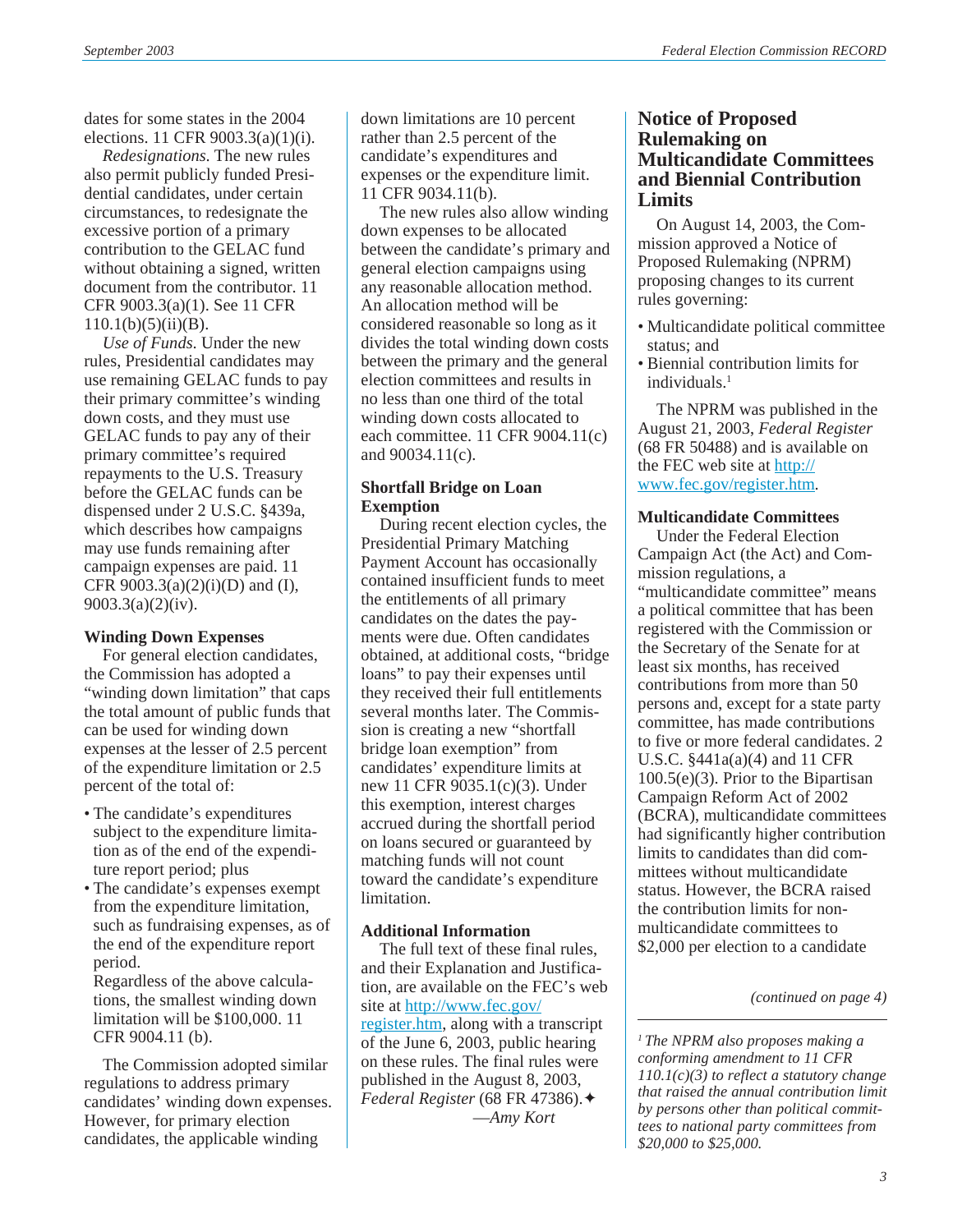## **Regulations**

*(continued from page 3)*

and \$25,000 per year to a national party committee.<sup>2</sup> Moreover, the non-multicandidate committee limits are indexed for inflation and may increase over time, while the multicandidate committee limits are not indexed for inflation.

These statutory changes have raised the issue of whether a political committee may "opt out" of multicandidate status, even though it has met the requirements described above. The Commission has preliminarily concluded that under the Act a political committee becomes a multicandidate committee by operation of law rather than by choice. See 2 U.S.C. §441a(a)(4). The Commission proposes amending its regulations to clarify that a political committee automatically becomes a "multicandidate committee" once it satisfies the statutory definition and to require a committee to certify its multicandidate status within 10 days of this date. The Commission requests comments on these proposed rules, as well as any alternative proposals for making multicandidate status optional.

*2 A multicandidate committee, on the other hand, may contribute \$5,000 per election to a candidate and \$15,000 per year to a national party committee.*

## **Federal Register**

Federal Register notices are available from the FEC's Public Records Office, on the FEC web site at [http://www.fec.gov/](http://www.fec.gov/register.htm) [register.htm](http://www.fec.gov/register.htm) and from the FEC faxline, 202/501-3413.

#### **[Notice 2003-12](http://www.fec.gov/pdf/nprm/public_financing/fr68n153p47385.pdf)**

Public Financing of Presidential Candidates and Nominating Conventions, Final Rules (68 FR 47386, August 8, 2003)

## **Biennial Limits**

The BCRA replaced the annual contribution limit for individuals with new biennial contribution limits. The BCRA also removed language from the Act that provided that contributions to a candidate counted against the individual's annual limit for the year of the election for which the contribution was made. However, the Commission retained this language in its regulation at 11 CFR 110.5(c). The Commission proposes amending this section to affirmatively state that, for the purposes of the biennial contribution limits, a contribution to a candidate will be attributed to the two-year period in which the contribution is actually made, regardless of when the candidate's election is held. The Commission seeks comments on whether this proposed revision is consistent with the BCRA and—if the revision is made—when it should become effective.

## **Comments**

Public comments on these proposals must be submitted, in written or electronic form, to Mai T. Dinh, Acting Assistant General Counsel. Comments may be sent by:

- E-mail to multicand03@fec.gov (e-mailed comments must include the commenter's full name, e-mail address and postal address);
- Fax to 202/219-3923 (send a printed copy follow-up to ensure legibility); or
- Overnight mail to the Federal Election Commission, 999 E Street NW, Washington, DC 20436.

All comments must be received by September 19, 2003. If sufficient requests to testify are filed with the Commission, it will hold a public hearing on these proposed rules on October 1. Commenters who wish to testify at the hearing must indicate this intent in their written or electronic comments.✦

—*Amy Kort*

## **Notice of Proposed Rulemaking on Candidate Travel**

On August 14, 2003, the Commission approved a Notice of Proposed Rulemaking (NPRM) requesting comments on proposed regulations that would establish a simple, uniform payment system covering all candidate travel on either government or private airplanes and other means of transportation. The NPRM was published in the August 21, 2003, *Federal Register* (68 FR 50481) and is available on the FEC web site at [http://www.fec.gov/register.htm.](http://www.fec.gov/register.htm)

## **General Rule**

The Commission proposes several changes to the candidate travel rules at 11 CFR 114.9(e), which address airplanes and other means of travel owned or leased by corporations or labor organizations. The Commission seeks to replace section 114.9(e) with new section 100.93, and to broaden these rules to include means of transportation owned by any person or government entity.<sup>1</sup> Under the proposed rules, a candidate or authorized committee would not receive a contribution if the committee paid the service provider the full value of the transportation within a time-frame specified in these rules. The Commission seeks comments on these proposed changes, as well as proposals to succinctly define such concepts as "campaign traveler" and "service provider."

## **Travel via Private Plane**

Under the current rules, when a candidate or other campaign passen-

*<sup>1</sup> Campaign travel using a commercial airline or other means of commercial transportation would continue to be subject to the more general definition in 11 CFR 100.52, which describes the provision of any goods or services at less than the usual and normal charge as an in-kind contribution.*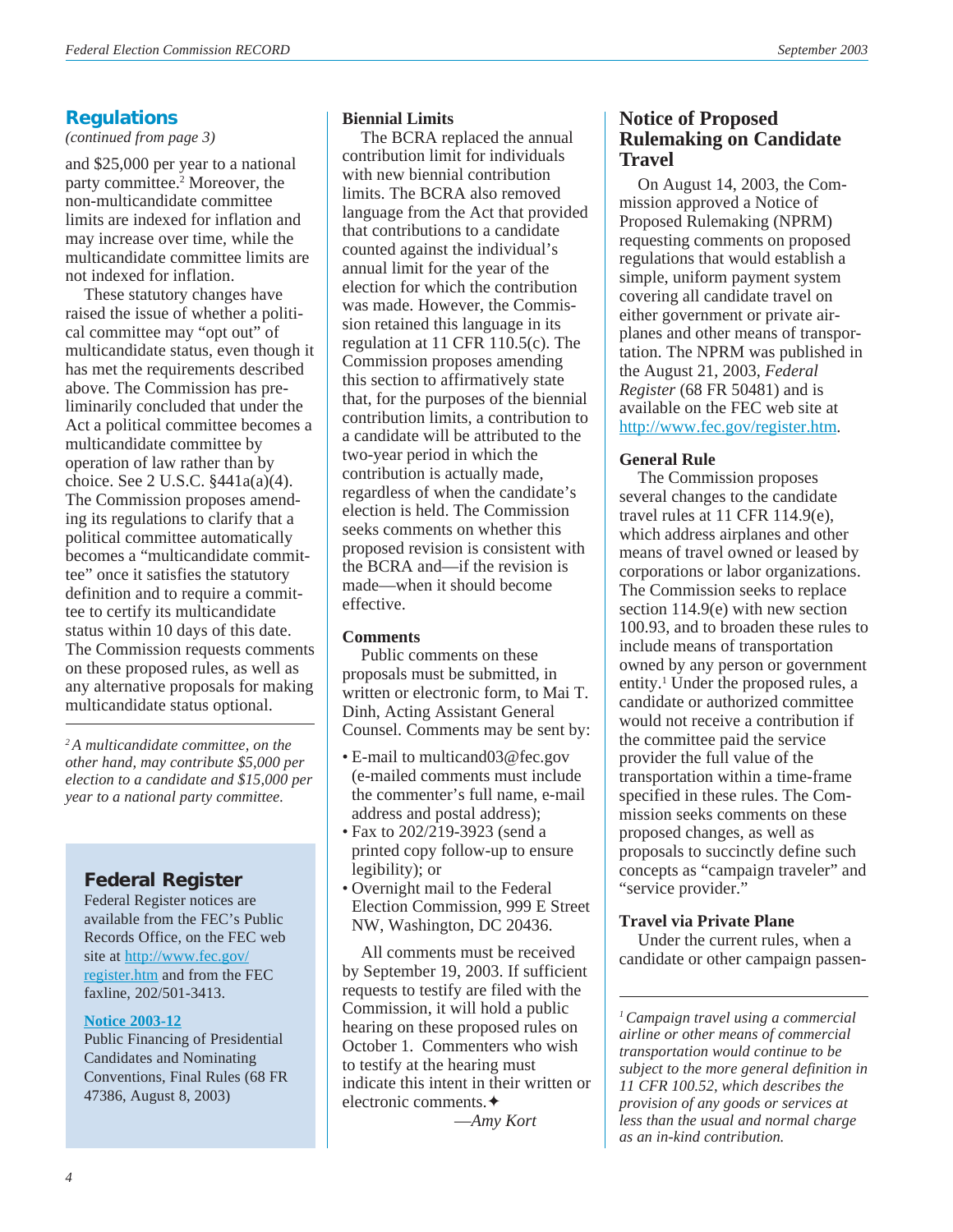ger uses an airplane owned by a person who is *not* in the business of providing commercial air travel, the candidate's authorized committee must pay the service provider in advance at either the first-class airfare or the normal charter rate, depending on whether a destination city is served by regularly scheduled commercial air service. 11 CFR  $114.9(e)(1)$ . The charter rate represents the actual cost that a campaign would incur, but for the use of the corporate or labor airplane, to reach a particular destination by air when that destination is not served by commercial air service. A candidate campaigning in major metropolitan areas with regularly scheduled commercial air service, however, will generally be able to use a private plane and reimburse only the equivalent of a first-class airfare. The Commission is concerned that this reimbursement scheme might be unnecessarily complex and negatively affect campaigning in rural areas. The Commission seeks comments on three alternative reimbursement rules:

1. The first alternative would set the payment rate for each individual traveling for campaign purposes at the amount of the lowest nondiscounted first-class airfare to the closest airport that has such service, regardless of whether the actual destination airport is served by regularly scheduled commercial air service. Under this proposal, the campaign committee could also reimburse the provider of a private plane at the coach rate to a destination airport that is regularly served by coach airline service but not first-class service. Committees would have seven calendar days from the date of travel to reimburse the service provider rather than paying in advance. Allowing for payment after travel is completed would assure that the addition of last minute passengers would not cause the service

provider to inadvertently make a contribution to the candidate in the amount of those passengers' fares.

- 2. The second alternative would provide for two different payment rates, closely following the travel valuation rules under the House and Senate ethics rules. The first payment rate would apply to a previously or regularly scheduled flight by the plane's owner or operator between cities with regularly scheduled commercial service. Under these circumstances, the campaign would pay the cost of a first-class ticket from the point of departure to the destination. If only coach service is available, the coach rate would apply. The second payment rate would apply to a flight scheduled specifically for campaign travel or when routes do not have regularly scheduled commercial service. In this case, the committee must pay the charter rate.
- 3. The third alternative would establish a uniform rule requiring the committee to pay the normal and usual cost of chartering a plane of sufficient size to accommodate all campaign travelers, plus the news media and security personnel where applicable. Because the campaign would be responsible for the cost of chartering the entire plane, the addition of last minute travelers would not increase the cost and the payment amount would be known prior to the time of departure. Thus, under this option, the Commission would continue to require payment in advance for the use of all airplanes not normally used for commercial passenger service.

The Commission requests comments on any of these proposals, as well as other suggestions for establishing air travel rates.

## **Other Transportation**

The Commission proposes requiring travel via means other than airplane to be paid for within 30 calendar days of the receipt of the invoice, but no more than 60 calendar days after the date the travel commenced.

## **Government Conveyances**

The proposed rules would apply the general rules for travel on noncommercial aircraft and other means of transportation to travel on planes or other vehicles owned or leased by the federal government or any state or local government, including such travel by publicly funded Presidential and Vice-Presidential candidates.

## **Comments**

The Commission invites comments on these proposed rules, as well as any other proposed revisions to the treatment of candidate travel expenses. Public comments must be submitted, in written or electronic form, to Mai T. Dinh, Acting Assistant General Counsel. Comments may be sent by:

- E-mail to travel2003@fec.gov (emailed comments must include the commenter's full name, e-mail address and postal address);
- Fax to 202/219-3923 (send a printed copy follow-up to ensure legibility); or
- Overnight mail to the Federal Election Commission, 999 E Street NW, Washington, DC 20436.

All comments must be received by September 19, 2003. If sufficient requests to testify are filed with the Commission, it will hold a public hearing on these proposed rules on October 1. Commenters who wish to testify at the hearing must indicate this intent in their written or electronic comments.✦

—*Amy Kort*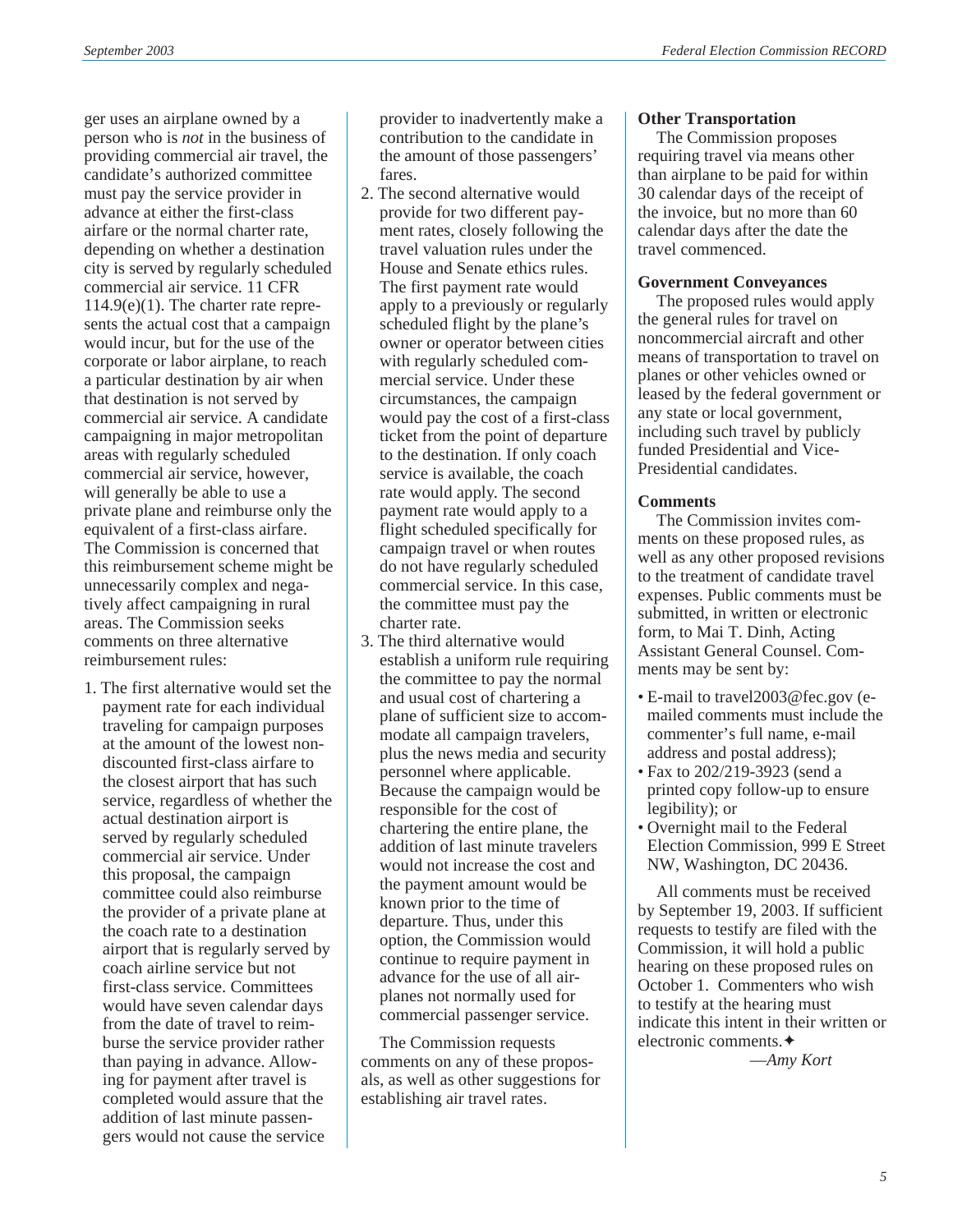## **800 Line**

*(continued from page 1)*

office, does not have to register or report as a candidate even if the individual raises or spends more than \$5,000—the dollar threshold that would normally trigger candidate registration.

Individuals who are testing the waters must still, however, comply with the contribution limits and prohibitions of the Federal Election Campaign Act (the Act). See AO 1998-18. Moreover, once an individual begins to campaign or decides to become a candidate, funds that were raised or spent to test the waters apply to the \$5,000 threshold for qualifying as a "candidate."2 11 CFR 100.72(a) and 100.131(a).

*Testing the Waters vs. Campaigning.* An individual may conduct a variety of activities to test the waters. Examples of permissible testing-the-waters activities include polling, travel and telephone calls undertaken to determine whether the individual should become a candidate. 11 CFR 100.72(a) and 100.131(a).

Certain activities, however, indicate that the individual has decided to become a candidate and is no longer testing the waters. In that case, once the individual has raised or spent more than \$5,000, he or she must register as a candidate. Intent to become a candidate is apparent, for example, when individuals:

- Make or authorize statements that refer to themselves as candidates ("Smith in 2004" or "Smith for Senate":
- Use general public political advertising to publicize their intention to campaign;
- Raise more money than what is reasonably needed to test the waters or amass funds (seed money) to be used after candidacy is established;
- Conduct activities over a protracted period of time or shortly before the election; or
- Take action to qualify for the ballot. 11 CFR 100.72(b) and 100.131(b).

*Recordkeeping*. An individual who tests the waters must keep financial records. If the individual later becomes a candidate, the money raised and spent to test the waters must be reported by the campaign as contributions and expenditures. 11 CFR 101.3.

*Organizing a Testing-the-Waters Committee*. An individual may organize a committee for testing the waters. An exploratory committee or a testing-the-waters committee is not considered a political committee under the Act and is not required to register with the FEC or to file reports. The name of the testing-thewaters committee, and statements made by committee staff, must not refer to the individual as a candidate. Thus, for instance, a testingthe-waters committee may be named "Sam Jones Exploratory Committee," but not "Sam Jones for Congress."

If the committee's activities go beyond testing the waters and the committee begins to campaign, the committee must register with the FEC (as explained below). If the potential candidate decides to run for federal office and becomes a candidate, then he or she may designate the exploratory committee as the principal campaign committee.

## **Registration by Candidates and Their Committees**

An individual running for federal office must register with the FEC once he or she becomes a "candidate" under the Act and Commission regulations. 11 CFR 101.1(a)

and  $102.12(a)$ .<sup>3</sup> An individual becomes a "candidate" when the individual (or persons authorized to conduct campaign activity on his or her behalf) receives over \$5,000 in contributions or makes over \$5,000 in expenditures. 11 CFR 100.3(a)(1) and (2). Unauthorized campaign activity on behalf of an individual running for federal office may also trigger candidate status unless the individual disavows the activity by writing a letter to the FEC within 30 days after being notified by the agency that unauthorized activity reported to the FEC has exceeded \$5,000. 11 CFR 100.3(a)(3).

U.S. House candidates and their principal campaign committees file their FEC statements and amendments directly with the FEC. U.S. Senate candidates and their principal campaign committees file with the Secretary of the Senate. 11 CFR Part 105.

*Filing a Statement of Candidacy*. Candidates must file a Statement of Candidacy on FEC Form 2 within 15 days after becoming a "candidate." 11 CFR 101.1(a). Under the Commission's regulations implementing the Bipartisan Campaign Reform Act's "Millionaires' Amendment," House and Senate candidates must disclose on their Statement of Candidacy the amount by which their personal spending for the primary and general elections will exceed the applicable threshold amount set out in the regulations:

- For House candidates the threshold amount is \$350,000;
- For Senate candidates the threshold amount is \$150,000 plus an amount equal to \$0.04 multiplied by the voting age population in their state. 11 CFR 400.9 and 400.20.

*3 This requirement applies to all candidates, including incumbents who qualify as candidates for a future election (see below).*

*<sup>2 &</sup>quot;Candidate" has a special definition under the Federal Election Campaign Act, as explained in this article under the heading "Registration by Candidates and Their Committees."*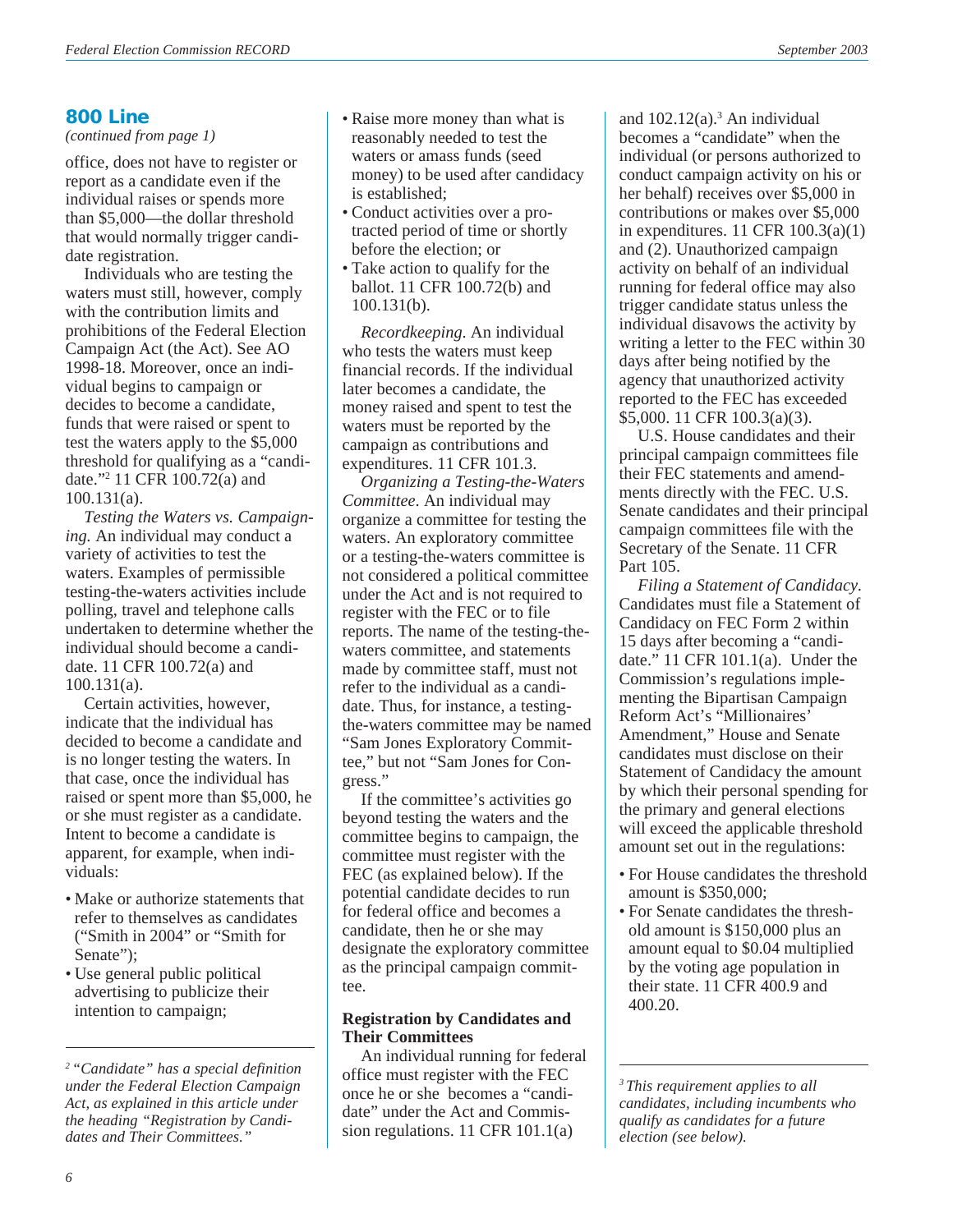A candidate who does not anticipate exceeding the threshold may declare \$0.

In addition to sending a paper copy of the Statement to the Secretary of the Senate, Senate candidates must also send copies by fax or email to the Commission and to each opposing candidate.4 11 CFR 400.20(b)(1).

House candidates who do not intend to exceed the personal spending threshold may send a paper copy of FEC Form 2 to the Commission and must also fax or email copies of the form to each opposing candidate.5 11 CFR 400.20(b)(2). However, House candidates who raise or spend more than \$50,000 in a calendar year, or who expect to do so, must file their Statement of Candidacy (and all future reports, notices or statements) electronically. 11 CFR 104.18. As a result, House candidates who declare their intent to exceed the threshold amount in personal spending must file FEC Form 2 electronically in addition to sending copies to opposing candidates via fax or e-mail. 11 CFR 400.20(b)(2).

*Registration by Principal Campaign Committee*. Within 10 days after the candidate files FEC Form 2, the principal campaign committee or other authorized committee must register by filing FEC Form 1, Statement of Organization, with the Commission or the Secretary of the Senate, as appropriate. 11 CFR 102.1(a). Please note that the name of the committee must include the candidate's name. 11 CFR

*4 Filers can send a copy of the form, or the information required on the form, to the FEC either via fax at 202/219-0174 or via e-mail at 2022190174@fec.gov.*

*5 Committees that are not required to file electronically under 11 CFR 104.18 may nevertheless choose to file their reports and statements electronically rather than on paper.*

102.14(a). Additionally, the principal campaign committees of House and Senate candidates must disclose on FEC Form 1 the committee's fax number and web site URL, if available, and e-mail address. 11 CFR  $102.2(a)(1)(vii)$  and (viii).

*Ballot Access.* Registration with the FEC does not mean that the individual has qualified for the ballot. State law governs ballot access requirements for federal offices; for information, consult the appropriate state authority (generally, the secretary of state's office).

#### **Candidates Who Ran in a Previous Election**

A candidate who ran in 2002, or another previous election, must file a new FEC Form 2 (Statement of Candidacy) within 15 days after qualifying as a candidate (as described above) for the 2004 election or another future election. The candidate may either designate a new principal campaign committee or redesignate his or her previous principal campaign committee (if it has not terminated). A newly designated committee will receive a new FEC identification number, while a redesignated committee will retain its original identification number.

If the candidate redesignates an existing committee, the committee need only amend its FEC Form 1 (Statement of Organization) if there has been any change in the information, such as a change in the committee's name. The committee must file the amendment within 10 days of the change in information. 11 CFR 102.2(a)(2).

#### **Other Authorized Committees**

In addition to designating the principal campaign committee, a candidate may designate other authorized committees to receive contributions and make expenditures on his or her behalf, using the following steps:

• The candidate designates the additional authorized committee

by filing a written designation with the principal campaign committee. 11 CFR 101.1(b) and 102.13(a)(1).

- Within 10 days of being designated by the candidate, the authorized committee must register by filing a Statement of Organization (FEC Form 1) with the candidate's principal campaign committee. 11 CFR 102.1(b). The name of the authorized committee must include the candidate's name. 11 CFR 102.14(a).
- The principal campaign committee, in turn, files both forms with the appropriate federal, and if necessary state, offices, as explained above.

## **More Information**

If you have any questions or would like more information about any of these requirements, please call the FEC's Information Division at 800/424-9530 (press 1, then 3) or 202/694-1100.✦

—*Amy Kort*

## **Advisory Opinions**

## **[AO 2003-12](http://saos.fec.gov/aodocs/2003-12.pdf)**

## **Federal Candidate/ Officeholder's Support of Ballot Initiative**

U.S. Representative Jeff Flake may serve as Chairman of a state committee seeking to qualify a state referendum and solicit funds on the committee's behalf, and the committee may conduct voter registration, get-out-the-vote activities and an advertising campaign that clearly identifies federal candidates. However, since Representative Flake established the committee, and all of the committee's intended activities are either in connection with a federal election or "in connection with an election other

*(continued on page 8)*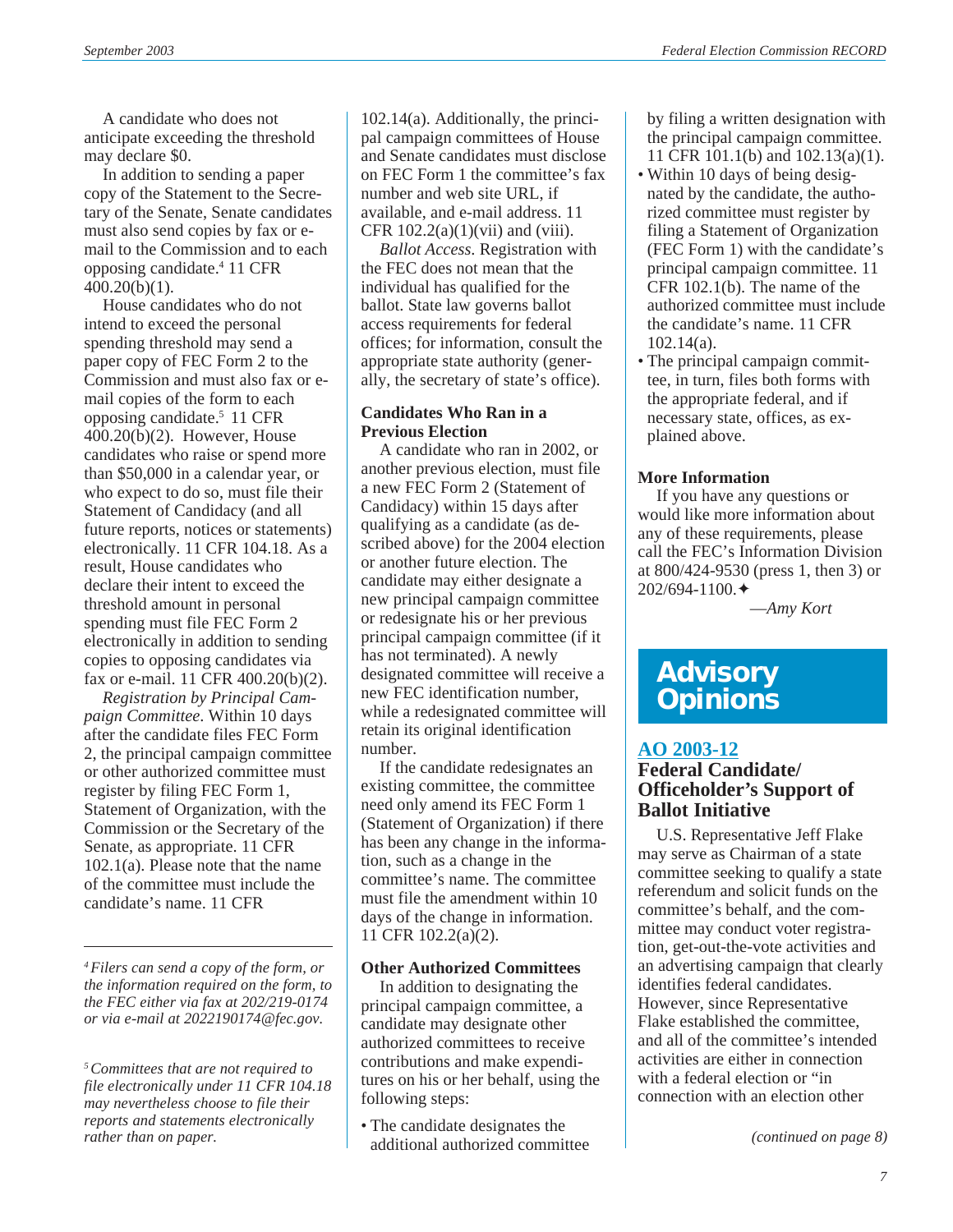## **Advisory Opinions**

*(continued from page 7)*

than an election for Federal office," the committee and Mr. Flake may only raise and spend funds within the limits and prohibitions of the Federal Election Campaign Act (the Act). See 2 U.S.C. §§441(e)(1) and  $441a(a)(1)$ , (2) and (3).

## **Background**

Representative Flake is a candidate for re-election in 2004, and his principal campaign committee is Jeff Flake for Congress. Stop Taxpayer Money for Politicians (STMP) is a so-called "527 organization" that was established in January 2003. Representative Flake signed the documents that formed STMP and was STMP's first Chairman. Representative Flake resigned from STMP in March, but now intends to resume his role as Chairman and to have staff and agents of Jeff Flake for Congress provide significant support to STMP. STMP plans to promote a state referendum to repeal portions of Arizona's campaign finance statute.

## **Analysis**

*Application of the Act to STMP*. The Bipartisan Campaign Reform Act of 2002 (BCRA) prohibits federal candidates and officeholders, as well as their agents and entities "directly or indirectly established, financed, maintained, or controlled" by them, from soliciting, receiving, directing, transferring or spending:

- Funds in connection with a federal election, including funds for "federal election activity," unless the funds are subject to the limits, prohibitions and reporting requirements of the Act; and
- Funds in connection with any election other than an election for federal office unless the funds are not from sources barred from contributing to federal elections or in excess of the Act's contribution

limits for candidates and political committees.

2 U.S.C. §441i(e)(1)(A) and (B); 11 CFR 300.61 and 300.62.

The scope of section  $441i(e)(1)(B)$ , which describes "any election other than an election for Federal office," is not limited to elections for political office. STMP's planned activities—other than its federal election activity (FEA) and electioneering communications, which would be in connection with a federal election—would fall into this category.<sup>1</sup> The Commission determined that all activities of a ballot measure committee established, financed, maintained or controlled by a federal candidate are "in connection with any election other than an election for Federal office," including the signature gathering and ballot qualification stage and activity to win passage of the measure after it qualifies for the ballot. In contrast, the activities of a ballot measure committee that is not established, financed, maintained or controlled by a federal candidate, officeholder or an agent of either are not "in connection with any election other than an election for Federal office" until the committee qualifies

*1 The Commission found that the phrasing "any election other than an election for federal office" differs significantly from the wording of other provisions of the Act, such as the prohibition on contributions and expenditures "in connection with any election to any political office" by national banks and corporations organized by the authority of Congress. 2 U.S.C. §441b(a). Where Congress uses different terms, it must be presumed that it means different things. The Commission determined that Congress expressly chose to limit the reach of section 441b(a) to elections for a "political office" and broadened the sweep for the restrictions at section 441i(e)(1)(B).*

an initiative or ballot measure for the ballot.<sup>2</sup>

Moreover, Representative Flake established STMP. The ten factors in 11 CFR 300.2(c), derived from the affiliation factors in 11 CFR 100.5(g) and 110.3, are used to determine whether a person or entity "directly or indirectly established, financed, maintained, or controlled" another person or entity for purposes of BCRA. Because Representative Flake was among the people who formed STMP, signed documents with the Arizona Secretary of State forming the committee and was its first Chairman, and because a campaign consultant to Representative Flake also aided STMP with its campaign filings, Representative Flake had an active and significant role in the committee's formation. 11 CFR 300.2(c)(2)(ix).3 As a result, STMP and all of Representative Flake's activities on its behalf are restricted by the Act's fundraising limits and prohibitions.

*Organizing and staffing STMP; coordination*. Representative Flake may serve as Chair, Officer or

*2 Some ballot initiative and referenda questions do not qualify for the ballot and never appear before voters on any ballot. The Commission found that there is a clear delineation between pre-ballot qualification activities, which do not occur in close proximity to an election, and post-ballot qualification activities, which do occur close to an election. All activities of a ballot measure committee will be considered "in connection with any election other than an election for federal office" once the initiative or referendum qualifies for the ballot.*

*3 STMP is not affiliated with Jeff Flake for Congress because the relationship is sufficiently similar to that between a campaign committee and a traditional leadership PAC. STMP and Representative Flake may raise up to a total of \$5,000 per calendar year from any particular permissible source without regard to the amounts contributed to Jeff Flake for Congress.*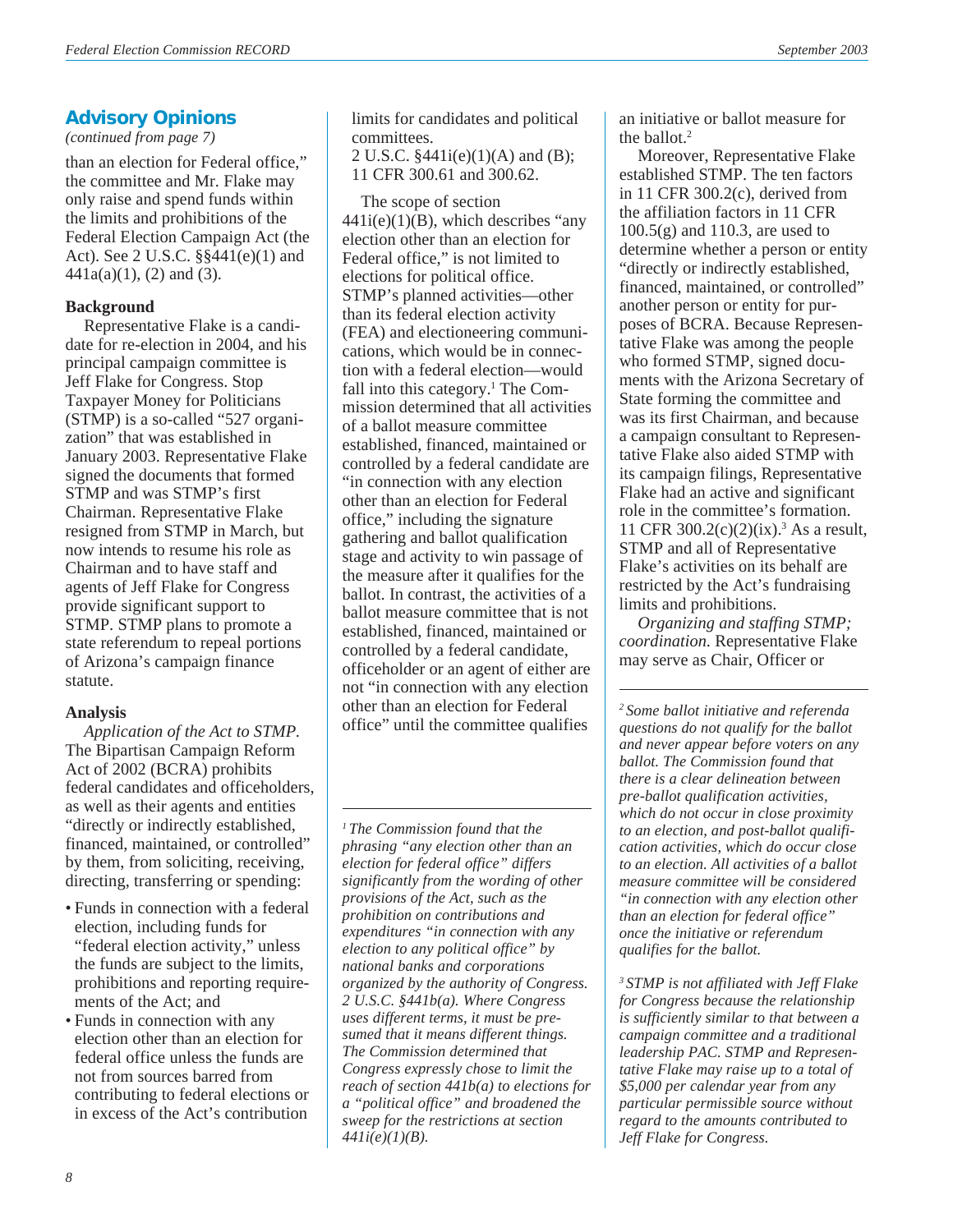Director of STMP, STMP may employ agents and employees of and consultants to Jeff Flake for Congress, and these individuals may participate in all aspects of STMP's governance.

These individuals' participation in STMP's activities could contribute to a particular STMP communication being "coordinated" with Representative Flake or Jeff Flake for Congress. Commission regulations define "coordinated" as "made in cooperation, consultation, or concert with, or at the request or suggestion of, a candidate, a candidate's authorized committee, or their agents." 11 CFR 109.20(a). The regulations further provide a three-pronged test that must be satisfied to conclude that payments for a coordinated communication are made for influencing a federal election and, thus, constitute in-kind contributions. 11 CFR 109.21(a)(1).

*Fundraising for STMP while it is a 527 organization*. Representative Flake may support STMP by hosting, speaking and appearing as a featured guest at fundraising events and soliciting for STMP by phone or by signing fundraising letters. However, he must comply with the Act's restrictions on fundraising by federal candidates and officeholders, and cannot solicit funds that are outside of the Act's amount limits and source prohibitions.4 11 CFR 300.60(d), 300.61 and 300.62.

*Fundraising for STMP if it becomes a tax-exempt organization*. Under the Act, a federal candidate or officeholder may make a "general solicitation" for a 501(c) organization, without regard to the Act's limits and prohibitions, if the organization does not as its principal

purpose engage in certain types of FEA and the solicitation does not specify how the funds will or should be spent. The candidate or officeholder may make a "specific solicitation," limited to \$20,000 per contributor, per year, in certain cases where the organization does not meet these criteria. 2 U.S.C. §441(e)(4). However, the candidate or officeholder cannot make a "general solicitation" or a "specific solicitation" on behalf of a  $501(c)$ organization that he or she established, financed, maintains or controls. Thus, Representative Flake can only solicit up to \$5,000 per contributor per year on behalf of STMP even if it becomes a nonprofit organization.

*Public Advocacy*. Representative Flake may publicly urge voters to sign petitions during the signature gathering and ballot qualification phase and publicly advocate his support for the measure during the initiative campaign phase. However, any solicitations he makes on the committee's behalf must comply with the limits and prohibitions of the Act.

*Activities paid for by STMP*. Some of STMP's planned voter registration, get-out-the vote activities and public communications will likely constitute FEA, which, because Representative Flake established the committee, must be paid with funds subject to the limits, prohibitions and reporting requirements of the Act.<sup>5</sup> Other voter registration activity will not constitute FEA, and may be paid with funds that comply with the Act's amount limitations and source prohibitions, but not its reporting requirements. Also, because STMP may only raise and spend money that is legal under the Act, it must

*5 Because only state, local and district party committees can raise and spend Levin funds, STMP cannot pay for any activities by allocating the costs between federal and Levin funds.*

pay its staff with federally permissible funds.

Because STMP's activities are "in connection with any election other than an election for Federal office," and because STMP is established, financed, maintained or controlled by Representative Flake, STMP cannot use funds that are legal under Arizona law but impermissible under the Act for any activities, including to pay for activities that advocate ballot measures and/or state candidates, such as messages that say:

- "Support Ballot Measure X";
- "Support Ballot Measure X. Go vote on November 2"; or
- "Support Ballot Measure X and State Senator Jones and State Representative Smith by voting on November 2."

*Electioneering Communications*. STMP also plans to broadcast ads in support of the ballot measure that will clearly identify a federal candidate, be publicly distributed within 60 days of the general election and be able to be received by at least 50,000 people in the Representative's congressional district or throughout the state. These ads would be "electioneering communications" as defined in Commission regulations, and funds from national banks, labor organizations or foreign nationals could not be used to pay for the ads. See 2 U.S.C. §§441b(b)(2), 441e(a)(2); 11 CFR 100.29(a) and 114.2.

STMP may broadcast these ads because it will only have permissible funds in its accounts to pay its expenses, including these communications.6 STMP must disclose,

*(continued on page 10)*

*<sup>4</sup> AO 2003-3 describes how a federal candidate or officeholder may participate in a state committee fundraiser. Note, however, that, unlike a state party committee, STMP could not use nonfederal funds to pay for the fundraiser because it can only raise and spend federal funds.*

*<sup>6</sup> STMP is an unincorporated organization. Were it incorporated, it would be barred from making electioneering communications unless it met the Commission's criteria for a qualified nonprofit corporation. 11 CFR 114.2(b)(2)(iii) and 114.10.*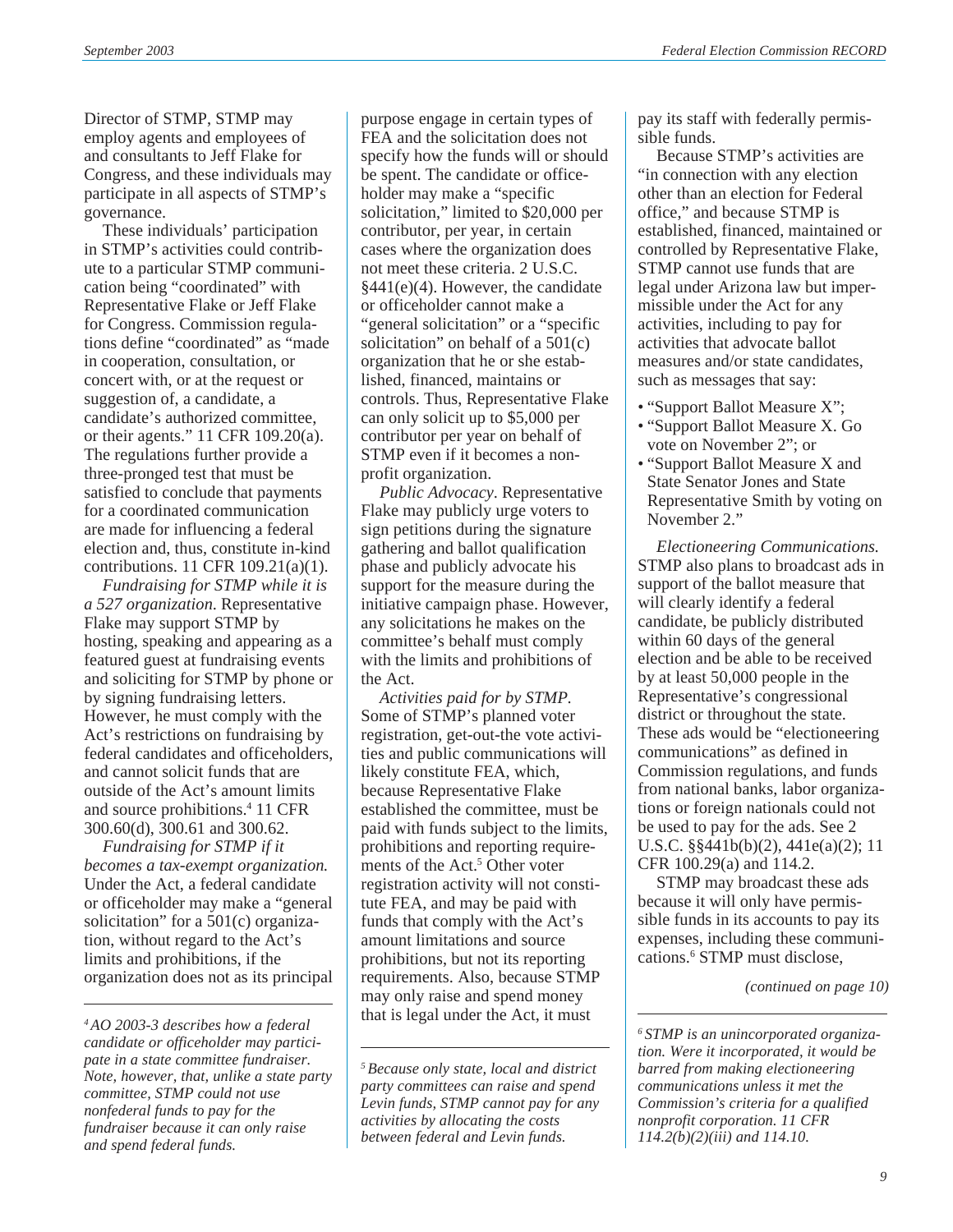## **Advisory Opinions**

*(continued from page 9)*

among other things, the identification of the person making the disbursement for the ad, of any person sharing or exercising direction or control over the activities of that person, as well as certain payments for electioneering communications and certain donors to STMP. 2 U.S.C. §434(f) and 11 CFR 104.20. Representative Flake, his agents and consultants to Jeff Flake for Congress may participate in the creation, production and distribution of the ads. However, as discussed above, such activity may contribute to the ad satisfying the test for a "coordinated communication," in which case the ad would be considered and in-kind contribution.

Date Issued: July 29, 2003; Length: 19 pages.✦

—*Amy Kort*

## **[AO 2003-17](http://saos.fec.gov/aodocs/2003-17.pdf) Use of Campaign Funds to Pay for Criminal Defense**

James W. Treffinger, a former Senate candidate facing criminal indictments, may use campaign funds to pay for the portion of his legal fees that relate to his status as a candidate for federal office.

Mr. Treffinger was a Senate candidate from New Jersey during the 2000 and 2002 elections, and also the County Executive for Essex County, New Jersey. He was indicted in the District of New Jersey on 20 counts of criminal activity relating primarily to alleged schemes to defraud the Essex County government. Mr. Treffinger asked the Commission if his excess campaign funds could be used to pay for his legal defense.

According to federal law, there are four categories of permissible uses of campaign funds:

• Otherwise authorized expenditures in connection with a candidate's campaign for federal office;

- Ordinary and necessary expenses incurred in connection with a federal officeholder's duties;
- Contributions to charitable organizations; and,
- Transfers to national, state or local party committees.

Federal law generally prohibits the conversion of campaign funds to "personal use," which occurs when funds are used for expenses that would exist "irrespective" of the candidate's election campaign or duties as a federal officeholder. 11 CFR  $113.1(g)$ . The question of whether the payment of legal fees constitutes personal use is dealt with on a case-by-case basis.

The Commission determined that nine of the 20 criminal counts in the indictment against Mr. Treffinger related directly to his federal campaign. Accordingly, Mr. Treffinger may pay 45 percent (9/ 20) of his legal expenses with his campaign funds. The criminal indictments for which Mr. Treffinger may use his campaign funds include:

- Submitting a false quarterly report to the FEC;
- Defrauding Essex county by using Essex County Employees to staff his campaign at the expense of the County;
- Aiding and assisting his campaign in making false reports to the Commission; and
- Knowingly and willfully conspiring to misrepresent himself and a committee under his control.

Treffinger's committee must maintain the appropriate documents of any disbursements made to pay these legal fees, and must report all such disbursements with the FEC as operating expenditures, with the purpose noted. Under his plea agreement with the U.S. Attorney, Mr. Treffinger is required to pay \$29,471 in restitution to Essex County for the monies paid by the county to two of its employees who were working for Mr. Treffinger's

campaign. Under the Act, however, such payment by Essex County is considered an excessive in-kind contribution to Mr. Treffinger's campaign that must be refunded. Therefore, the AO requires Mr. Treffinger to refund the \$29,471 contribution to Essex County within 30 days of receipt of the AO rather than after his September 10 sentencing under his plea agreement. This payment must take priority over the payment of any legal fees by the committee.

Date Issued: July 17, 2003; Length: 10 pages.✦ —*Gary Mullen*

## **[AO 2003-18](http://saos.fec.gov/aodocs/2003-18.pdf)**

## **Transfer of General Election Funds to a Charitable Organization**

Because the candidate failed to reach the general election, the Bob Smith for U.S. Senate committee may not transfer funds designated for the general election to a charitable organization.

## **Background**

Bob Smith was a candidate for the U.S. Senate from New Hampshire in 2002, but was defeated in the primary.

His committee, Bob Smith for U.S. Senate, received contributions designated for the general election. The committee contacted the general election contributors and offered a refund of their contributions. Refund checks were then sent to every contributor that either requested a refund or failed to respond to the letter. Each check bore the restriction that it must be cashed within 90 days. Roughly \$60,000 in refund checks were not cashed.

Mr. Smith sought to transfer any remaining committee funds to the American Patriot Fund (APF), a charitable organization established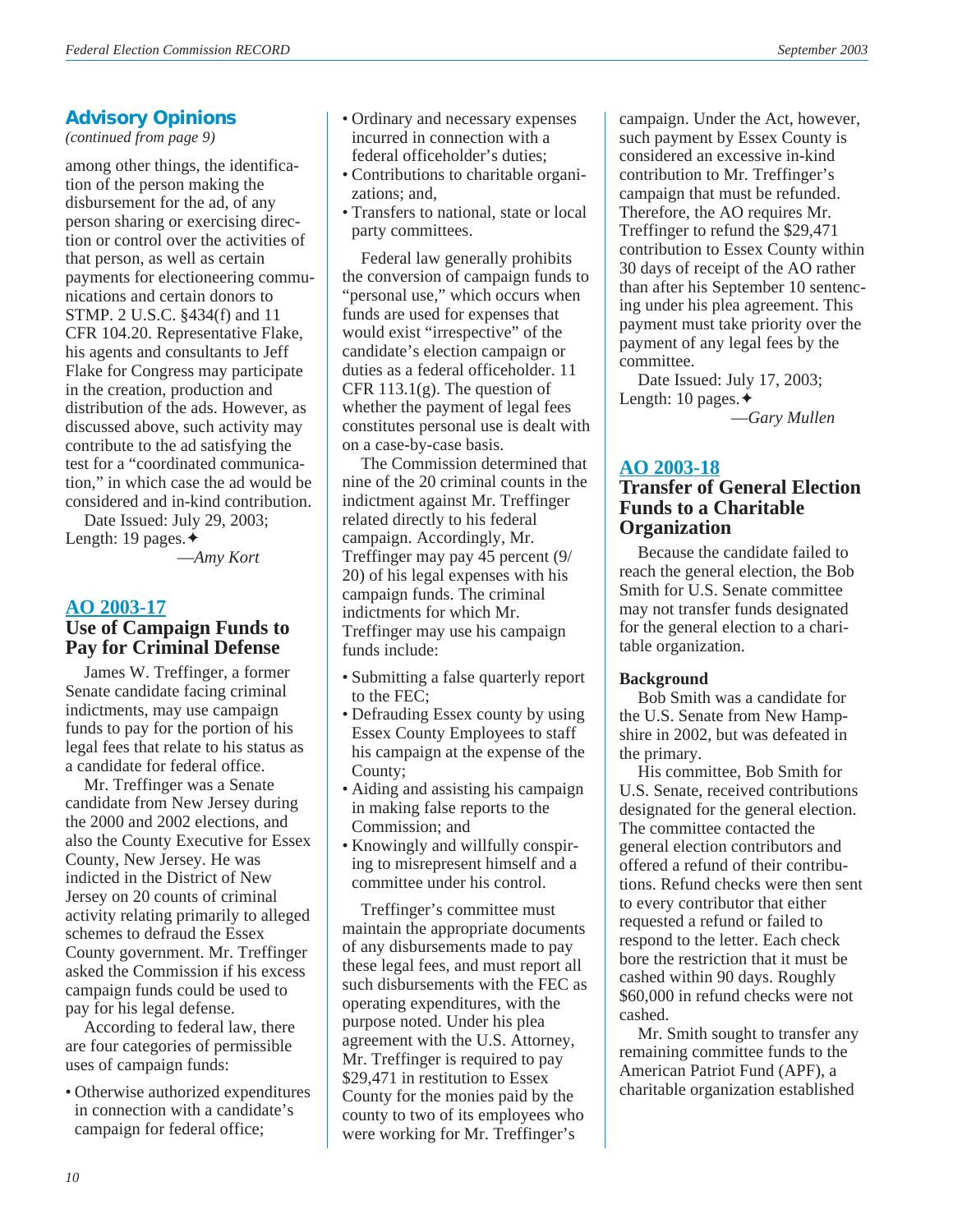by Mr. Smith that was seeking  $501(c)(3)$  status from the IRS.<sup>1</sup>

#### **Analysis**

A candidate committee may accept funds for the general election prior to the primary if the contributions are specifically designated for the general election and if the committee employs a reasonable accounting method to distinguish them from primary election contributions. 11 CFR 102.9(e).

If the candidate does not reach the general election, contributions designated for the general election must, within 60 days, be refunded to the contributor, redesignated to a different election or a combination of both. 11 CFR 110.1(b)(5) and 110.2(b)(5). Commission regulations do not provide for these contributions to be donated to charity. See 11 CFR 102.9(e)(3), 110.1(b)(3)(i) and 110.2(b)(3)(i).

Because Mr. Smith was not a candidate in the general election, the committee did not have the option of donating to APF funds from the uncashed refunds of general election contributions. The Act and Commission regulations do not directly address the situation where an attempt to refund such contributions proves unsuccessful. However, in analogous circumstances the regulations require disgorgement to the U.S. Treasury. See 11 CFR 300.12(c) and (d) and 9007.6, 9008.16 and 9038.6.

In addition, the regulations governing such refunds of general election contributions do not specify a time-frame in which the refund process must be completed—that is, in which the refund checks must clear the committee's bank accounts. In this case, the committee properly issued refund checks, and it allowed 90 days for the checks to be

cashed. However, another regulation allows six months from a refund check's date for the check to be cashed or deposited before it must be disgorged to the U.S. Treasury.<sup>2</sup> In this case, the Commission granted the committee an additional 90 days from its receipt of this advisory opinion to complete the refund process. Any general election contributions in the committee's possession at the end of 90 days must be disgorged to the U.S. Treasury on that date.

Date Issued: July 28, 2003; Length: 4 pages.✦ —*Phillip Deen*

## **Advisory Opinion Requests**

#### **[AOR 2003-20](http://saos.fec.gov/saos/searchao)**

Congressman's solicitation of donations to charitable organization that awards scholarships (The Honorable Silvestre Reyes and The Hispanic College Fund, Inc., July, 18, 2003)

#### **[AOR 2003-21](http://saos.fec.gov/saos/searchao)**

Disaffiliation of corporations' SSFs (Lehman Brothers, Inc., July, 22, 2003)

## **[AOR 2003-22](http://saos.fec.gov/saos/searchao)**

Collection and forwarding of contributions to trade association SSF by executives of corporate members (American Bankers Association, July 28, 2003) $\blacklozenge$ 

*2 Under Commission regulations implementing the so-called "Millionaire's Amendment," refund checks for "excess contributions" must be issued within 50 days of the relevant election, and any refund check not cashed or deposited within six months of the date on the check must be disgorged to the Treasury. 11 CFR 400.53. See also 11 CFR 400.51.*

## **BCRA on the FEC's Web Site**

 The Commission has added a new section to its web site ([www.fec.gov\)](http://www.fec.gov) devoted to the Bipartisan Campaign Reform Act of 2002 (BCRA).

The page provides links to:

- The Federal Election Campaign Act, as amended by the BCRA;
- Summaries of major BCRA related changes to the federal campaign finance law;
- Summaries of current litigation involving challenges to the new law;
- *Federal Register* notices announcing new and revised Commission regulations that implement the BCRA;
- BCRA-related advisory opinions; and
- Information on educational outreach offered by the Commission, including upcoming Roundtable sessions and the Commission's 2003 conference schedule.

 The section also allows individuals to view the Commission's calendar for rulemakings, including dates for the Notices of Proposed Rulemaking, public hearings, final rules and effective dates for regulations concerning:

- Soft money;
- Electioneering Communications;
- Contribution Limitations and Prohibitions;
- Coordinated and Independent Expenditures;
- The Millionaires' Amendment;
- Consolidated Reporting rules; and
- Other provisions of the BCRA. The BCRA section of the web site will be continuously updated. Visit [www.fec.gov](http://www.fec.gov) and click on the BCRA icon.

*<sup>1</sup> If the American Patriot Fund was denied 501(c)(3) status, the funds would be given to another charitable organization.*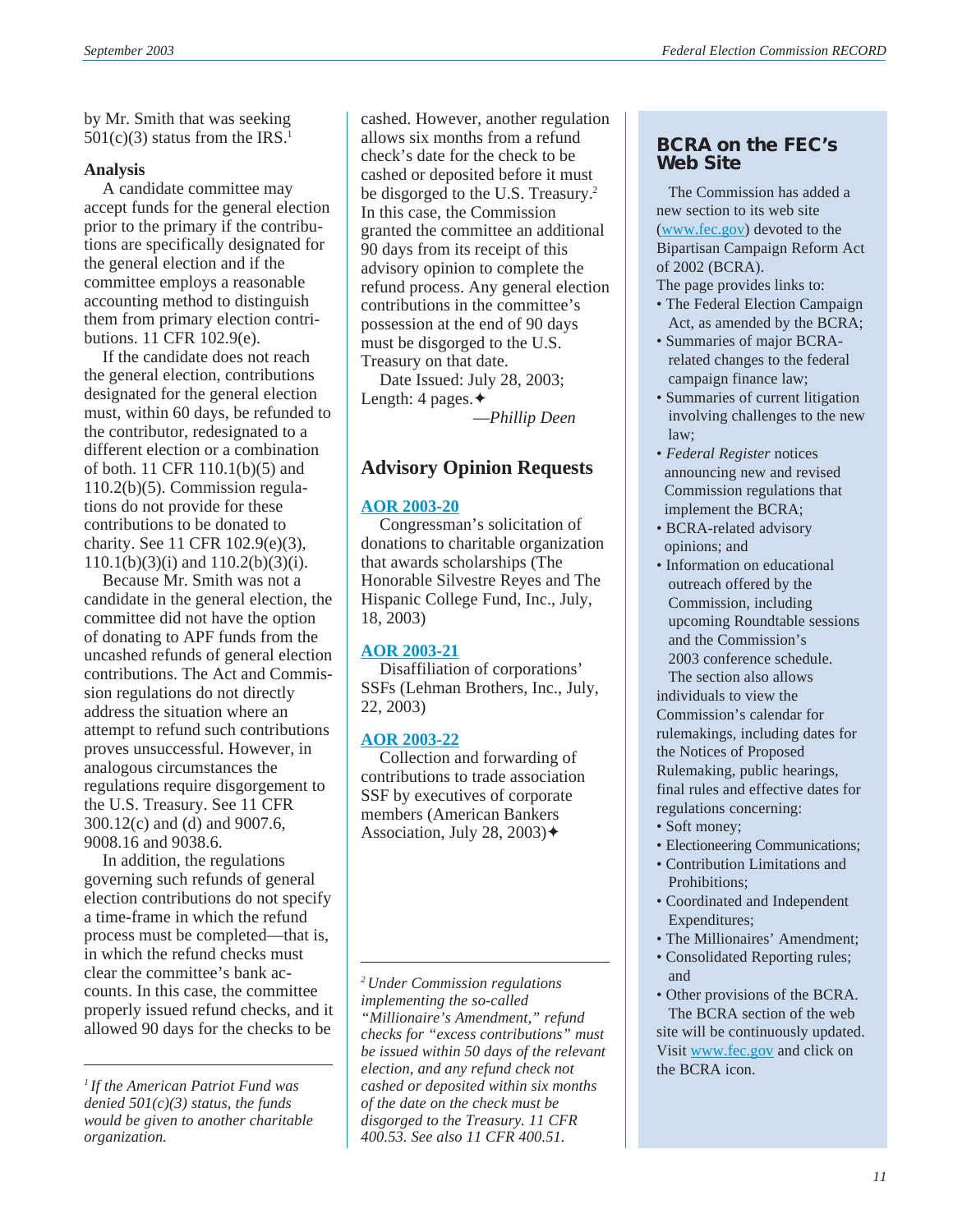## **Administrative Fines**

## **Committees Fined for Nonfiled and Late Reports**

The Commission recently publicized its final action on 35 new Administrative Fine cases, bringing the total number of cases released to the public to 640, with \$883,604 in fines collected.

Civil money penalties for late reports are determined by the number of days the report was late, the amount of financial activity involved and any prior penalties for violations under the administrative fines regulations. Penalties for late reports—and for reports filed so late as to be considered nonfiled—are also determined by the financial activity for the reporting period and any prior violations. Election sensitive reports, which include reports and notices filed prior to an election (i.e., 12 day pre-election, October quarterly and October monthly reports), receive higher penalties. Penalties for 48-hour notices that are filed late or not at all are determined by the amount of the contribution(s) not timely reported and any prior violations.

The committees and the treasurers are assessed civil money penalties when the Commission makes its final determination. Unpaid civil money penalties are referred to the Department of the Treasury for collection.

The committees listed in the chart at right, along with their treasurers, were assessed civil money penalties under the administrative fines regulations.

Closed Administrative Fine case files are available through the FEC Press Office, at 800/424-9530 (press 2), and the Public Records Office, at 800/424-9530 (press 3).✦ —*Amy Kort*

**Committees Fined and Penalties Assessed**

| 1. Alexa for Congress                            | \$600            |
|--------------------------------------------------|------------------|
| 2. Barcia for Congress July Quarterly 2002       | \$1,725          |
| 3. Barcia for Congress October Quarterly 2002    | \$825            |
| 4. Battles for Congress                          | \$700            |
| 5. Ben Allen for Congress                        | \$2,100          |
| 6. Bill Martin Congressional Committee           | \$275            |
| 7. Borski for Congress Committee                 | \$2,700          |
| 8. Casey for Congress Committee                  | \$275            |
| 9. Celanese Americas Corporation PAC             | \$1,000          |
| 10. Christy Ferguson for Congress Committee      | \$500            |
| 11. Composition Roofers Local Union #30          |                  |
| Political Action & Education Fund                | \$600            |
| 12. Condit for Congress                          | \$250            |
| 13. Conservative Leadership PAC                  | \$1,500          |
| 14. Dan Hagood for Congress, Inc.                | \$900            |
| 15. Donna 2002 Congressional Campaign Committee  | \$1,000          |
| 16. Drobac for Congress                          | \$950            |
| 17. Ducworth for Congress                        | \$1,775          |
| 18. Florida Sugar Cane League PAC                | \$1,500          |
| 19. Friends of Ken Eggleston                     | \$0 <sup>1</sup> |
| 20. Gerald Willis for Congress                   | \$900            |
| 21. Handrahan for Congress                       | \$1,050          |
| 22. Harmsen for Congress                         | \$1,800          |
| 23. Hornberger for Senate                        | \$650            |
| 24. Indiana BANKPAC—Federal                      | \$600            |
| 25. International Brotherhood of Boilermakers,   |                  |
| Blacksmiths, Forgers & Helpers of America        |                  |
| (Local 169 Boilermakers PAC)                     | \$450            |
| 26. International Federation/Professional and    |                  |
| <b>Technical Engineers Legislative Education</b> |                  |
| Action Program-PAC                               | \$2,000          |
| 27. McCoy for Congress                           | \$0 <sup>1</sup> |
| 28. Patriot PAC                                  | \$2,500          |
| 29. Phil Sudan for Congress                      | \$775            |
| 30. Ron Daugherty for Congress                   |                  |
| October Quarterly 2002                           | $\sqrt{2}$       |
| 31. Ron Daugherty for Congress                   |                  |
| 12-Day Pre-General 2002                          | $\overline{c}$   |
| 32. Sean Mahoney for Congress                    | \$9,000          |
| 33. Society of Thoracic Surgeons PAC (STS PAC)   | \$1,188          |
| 34. Supporters of Engineers Local 3              |                  |
| <b>Endorsed Candidates (SELEC)</b>               | \$1,000          |
| 35. Tom Sawyer Committee                         | \$1,550          |
|                                                  |                  |

*1 This penalty was reduced due to the level of activity on the report.*

*2 The Commission took no further action in this case.*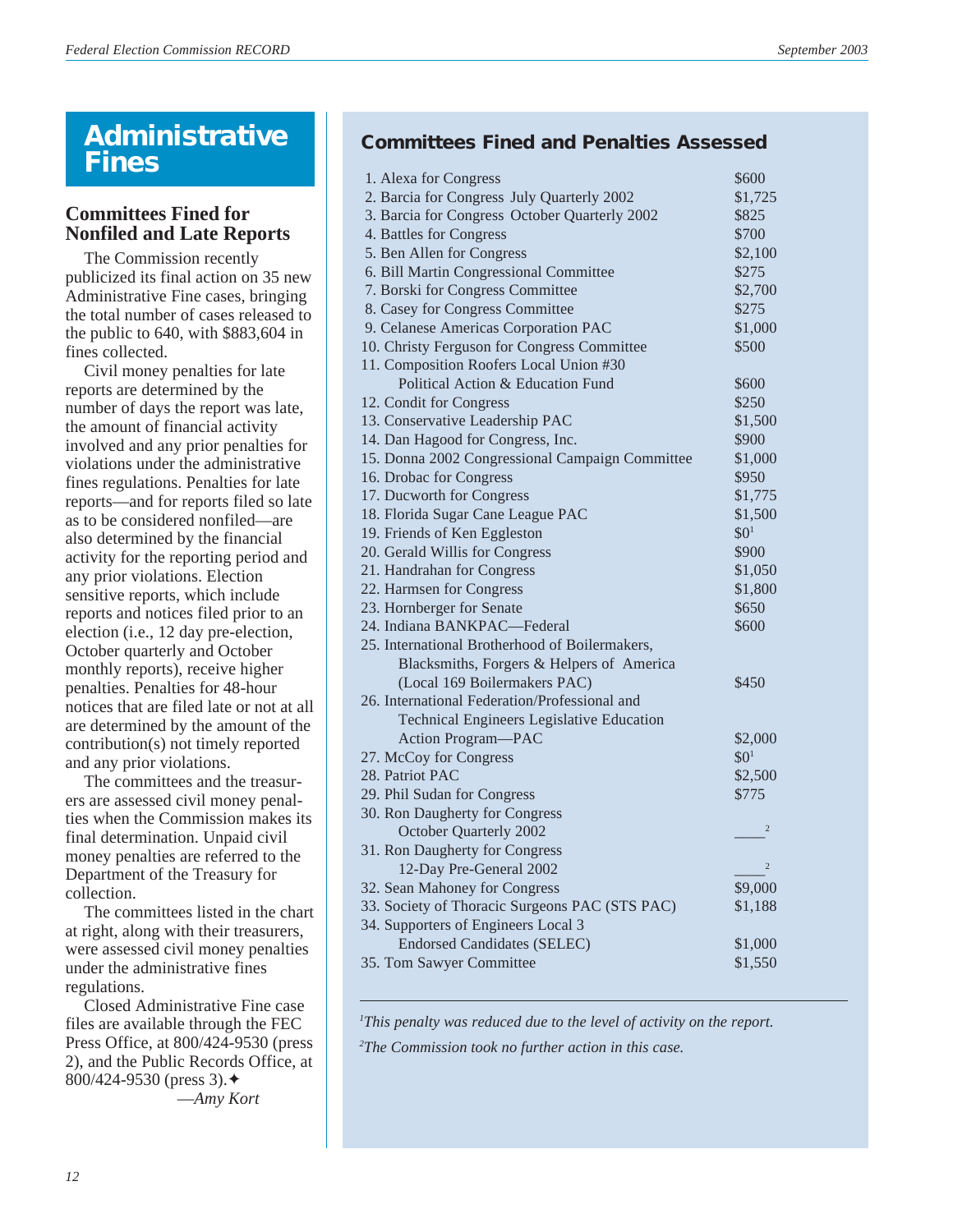## **Alternative Dispute Resolution**

## **ADR Program Update**

The Commission recently resolved 13 additional cases under the Alternative Dispute Resolution (ADR) program. The respondents, the alleged violations of the Federal Election Campaign Act (the Act) and the penalties assessed are listed below.

1. The Commission reached agreement with Dutch Ruppersberger for Congress, its treasurer, David Deger, and C. A. Dutch Ruppersberger concerning the use of nonfederal funds to purchase materials for a federal campaign. The respondents agreed to appoint an FEC compliance officer and have a staff person attend an FECsponsored seminar within the next year. (ADR 081; MUR 5267)

2. The Commission reached agreement with Ross for Congress and its treasurer, Veronica McLeod, regarding the committee's failure to disclose loan information, including failing to file Schedule C-1 and to clarify whether the candidate used personal funds or borrowed loan money from another source. The respondents agreed to work with the FEC staff to file amended reports in order to terminate the committee. (ADR 084)

3. The Commission reached agreement with Mark Fleisher concerning his failure to register and report timely. Mr. Fleisher acknowledged that his Statement of Candidacy was not filed timely and accepted admonishment for the late filing. The ADR Office concluded, based on a review of documents, that allegations that Mr. Fleisher exceeded the reporting threshold were unsubstantiated. The ADR Office determined that the aforementioned resolutions conclude this matter, and the Commission concurred by dismissing the matter. (ADR 088; MUR 5291)

4. The Commission closed the case involving the Jeff Ballenger for Congress Committee and M. Eastman Chance, its treasurer. The case had concerned the failure to provide a signed Schedule C-1 for one loan reported as coming from a lending institution and the failure to clarify the source of another loan reported as coming from the candidate. Because the respondents had filed revised reports with the required documentation, the ADR Office recommended the case be closed and the Commission concurred by closing the file. (ADR 093)

5. The Commission reached agreement with the Committee to Elect Lindsey Graham and its treasurer, Neil Byerley, concerning excessive contributions. The respondents acknowledged that a violation of the Act occurred and, upon learning of the prohibited contributions, issued refunds of all excessive contributions—with the exception of \$810 that was disgorged to the U.S. Treasury. In addition, the respondents sent committee staff to an FEC seminar on campaign finance in February 2003, instituted new procedures for recording and reporting campaign finances and have agreed to appoint an FEC Compliance Officer. In their negotiated settlement with the Commission, the respondents agreed to pay a \$1,000 civil penalty. (ADR 103)

6. The Commission reached agreement with the Marquette County Democratic Party and William G. Davis, its treasurer, regarding the committee's failure to register. The respondents acknowledged the requirement to register and subsequently filed a Statement of Organization. The respondents agreed to select a representative to attend an FEC-sponsored workshop within the next year and to maintain permanent files with copies of federal election laws, regulations and guidelines regarding FEC-

related activity. (ADR 105; MUR 5311)

7. The Commission reached agreement with Sean Mahoney for Congress and its assistant treasurer, James McKay, concerning the committee's failure to accurately disclose loans. The respondents agreed to amend reports previously filed with the Commission, create procedures to avoid similar reporting errors and send a representative to an FEC-sponsored workshop within the next year. (ADR 107)

8. The Commission reached agreement with the Leelanau County Democratic Committee and John C. Dick, its treasurer, regarding the committee's failure to register. The respondents acknowledged that they violated the Act when they failed to register with the Commission and agreed to complete the registration process. The respondents will also establish and maintain a file on FEC regulations to provide guidance on matters pertaining to federal election campaign activity and attend an FEC-sponsored workshop within the next year. (ADR 108; MUR 5309)

9. The Commission reached agreement with Phelps for Congress, its treasurer Todd Stonewater, David Phelps and Great Ideas for Advertising, Inc., regarding corporate contributions and excessive contributions. Phelps for Congress, Mr. Stonewater and Mr. Phelps acknowledged that a violation of the Act occurred during the tenure of a previous treasurer. On learning of the prohibited and excessive contributions, the current treasurer refunded the contributions. Phelps for Congress, Mr. Stonewater and Mr. Phelps agreed to terminate the committee and to pay a \$300 civil penalty.

Great Ideas for Advertising, Inc., acknowledged that a violation occurred and, on learning of the prohibited contribution, secured a

*(continued on page 14)*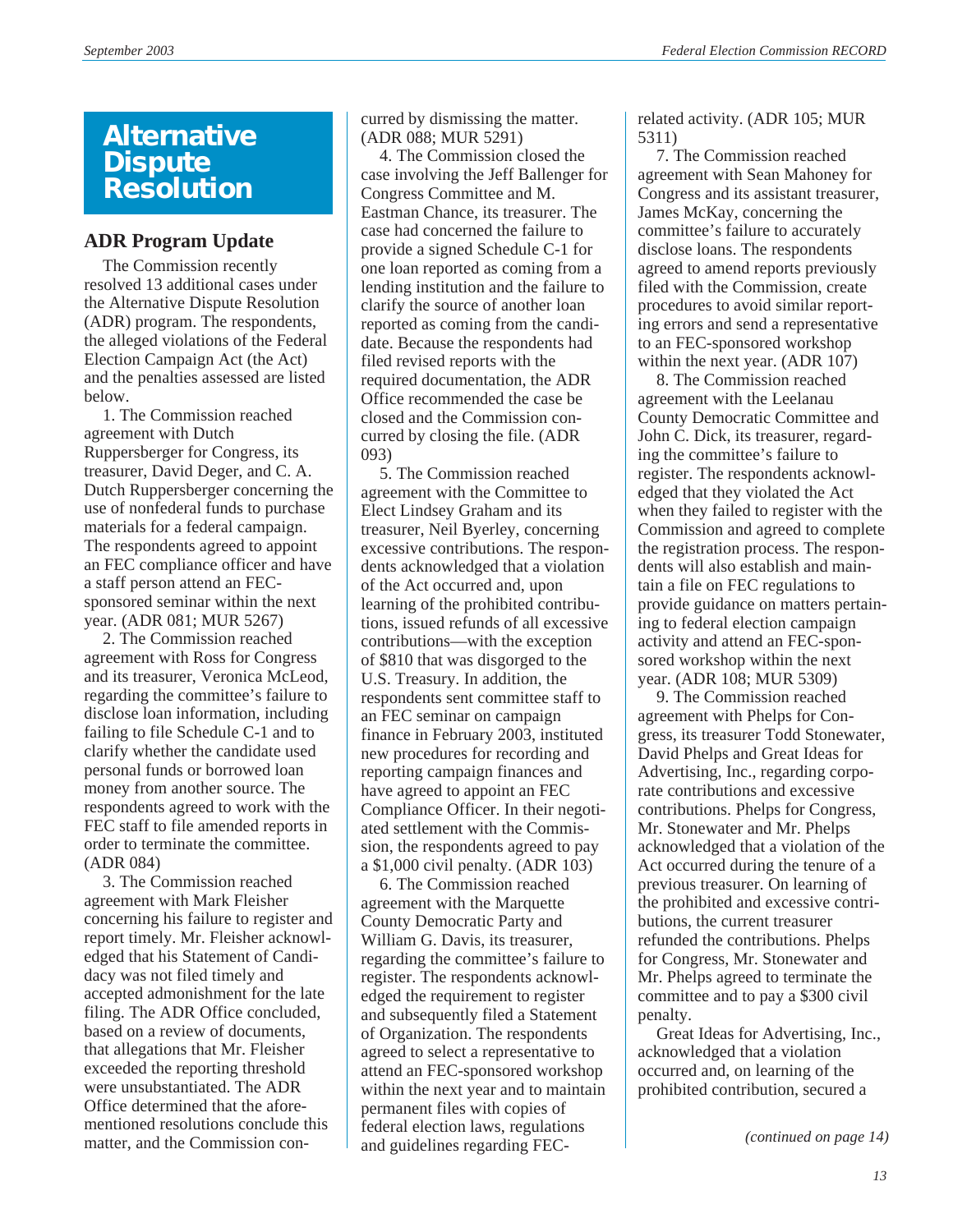## **Alternative Dispute Resolution**

*(continued from page 13)*

refund. This respondent agreed to circulate a memorandum to all corporate officers and staff concerning the prohibition against contributions or expenditures in connection with federal elections.

The ADR Office recommended that the Commission dismiss the matter as it pertained to Larry's Electric, Diefenbach Construction, Arclay Company, LLC, Medicap Pharmacy and Kevin Davis. The Commission agreed. (ADR 113; MUR 5303)

10. The Commission reached agreement with the Clinton Township Democratic Club and Judith L. Strong, its treasurer, regarding the committee's failure to file campaign finance reports. The respondents acknowledged that they violated the Act and agreed to hire an accountant familiar with the Commission's reporting requirements to regularly review their records and reports. The respondents also agreed to send a representative to an FEC-sponsored workshop within the next year and to pay a \$500 civil penalty. (ADR 114; MUR 5306)

11. The Commission reached agreement with the Mike Halleck for Congress Committee, is treasurer Charles Presley, and the Columbiana County (Ohio) Republican Central Committee regarding excessive contributions. Mike Halleck for Congress and Mr. Presley acknowledged accepting an excessive contribution and failing to refund the excessive portion during the 30-day period provided for in Commission regulations. These respondents agreed to attend an FEC-sponsored seminar within the next year, file for termination and pay a \$250 civil penalty.

The Columbiana County Republican Central Committee agreed to select a committee representative to attend an FEC-sponsored workshop within the next year, establish and

maintain a file on FEC regulations to provide guidance to the committee on matters pertaining to federal election campaign activity and pay a \$250 civil penalty. (ADR 118; MUR 5324)

12. The Commission dismissed another matter as it pertained to the Halleck for Congress Committee and Mr. Presley, and reached agreement on the matter with the Gallia County Republican Century Club and its treasurer Thomas Moulton, Jr., concerning excessive contributions.

A review of the Halleck for Congress Committee's reports confirmed that the excessive contribution in question was refunded to the contributor within the required 30-day period. The ADR Office thus concluded that allegations that the Halleck for Congress Committee and Mr. Presley violated the Act were unsubstantiated in this matter, and the Commission concurred by dismissing the matter as it pertained to these respondents.

The Commission reached agreement in the matter pertaining to the Gallia County Republican Century Club and Mr. Moulton. The respondents acknowledged that their contribution to the Halleck for Congress Committee exceeded the Act's contribution limits. These respondents agreed to establish and maintain a file on FEC regulations to provide guidance to the Club on matters pertaining to federal election campaign activity and to pay a \$200 civil penalty. (ADR 121; MUR 5329)

13. The Commission reached agreement with the Hagelin 2000 Committee and its treasurer, Blanche Woodward, concerning corporate contributions and excessive contributions discovered during a Commission audit. The respondents agreed to acknowledge the errors that contributed to the audit findings and the admonishment conveyed in the text of the agreement. The respondents will complete their FEC reports and then file for termination in accordance with the provision of the Act. (ADR  $123)$   $\triangleleft$ 

—*Amy Kort*

## **Publications**

## **Commission Releases** *Federal Elections 2002*

The Commission has released *Federal Elections 2002*, detailing the official primary, runoff and general election results for the 2002 Congressional elections. For each state, *Federal Elections 2002* lists the names of candidates on the ballot, party affiliations and the number and percentages of votes each candidate received. It also provides charts that illustrate and summarize election results. The publication's statistical data, which is based on official figures provided by state election officials, includes election results as amended through May 2003.

*Federal Elections 2002* is available on the FEC web site at [http://](http://www.fec.gov/pubrec/fe2002/cover.htm) [www.fec.gov/pubrec/fe2002/](http://www.fec.gov/pubrec/fe2002/cover.htm) [cover.htm.](http://www.fec.gov/pubrec/fe2002/cover.htm) To obtain a free copy, or for more information, contact the Public Records Office at 800/424- 9530 (press 3) or 202/694-1120. ♦ —*Amy Kort*

## **Outreach**

## **Conferences in Chicago and San Diego**

In September and October the Commission will hold conferences for House and Senate campaigns, political party committees and corporations, labor organizations, trade associations, membership organizations and their respective PACs. The conferences will consist of a series of workshops conducted by Commissioners and experienced FEC staff who will explain how the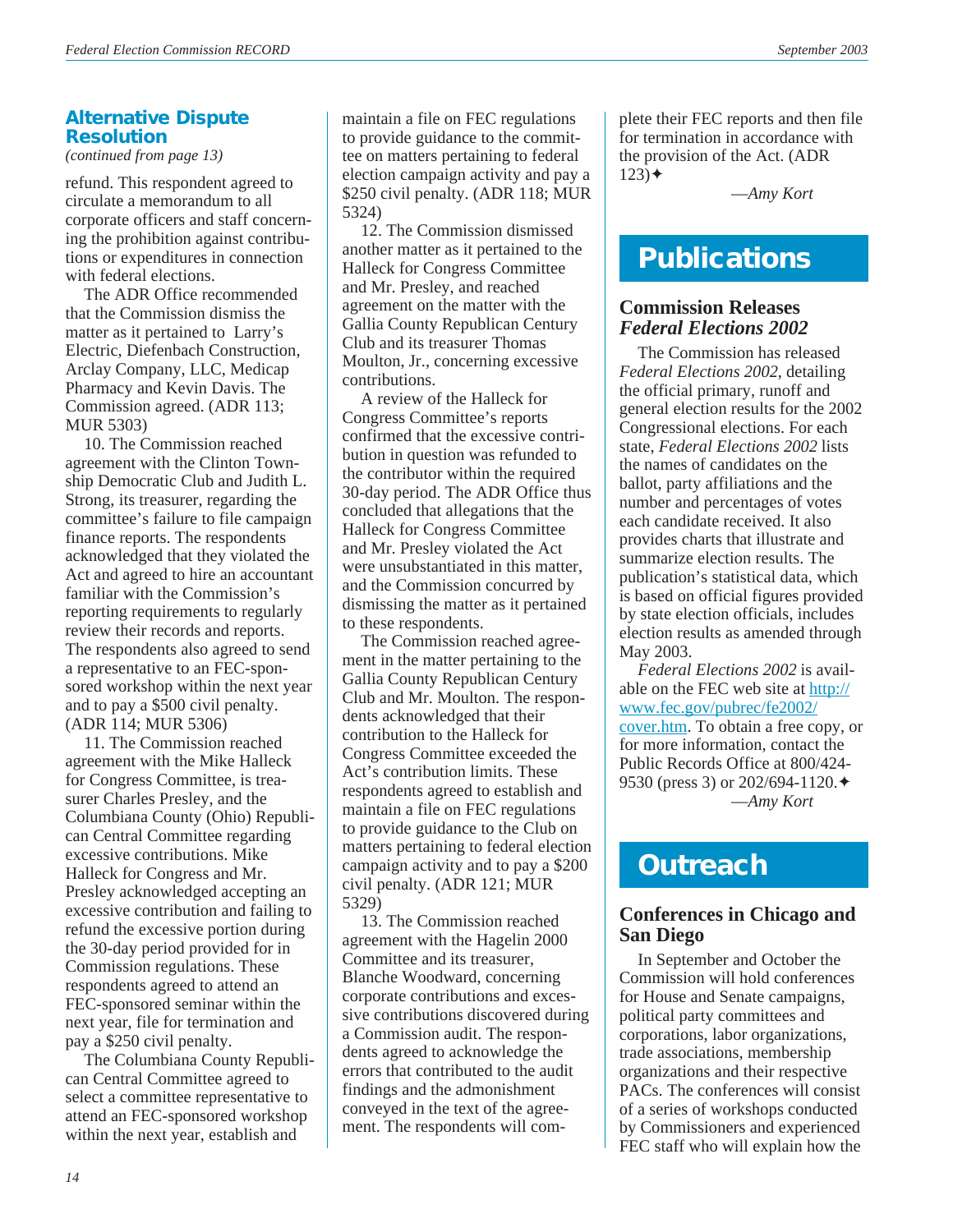federal campaign finance law, as amended by the Bipartisan Campaign Reform Act of 2002 (BCRA), applies to each of these groups. Workshops will specifically address rules for fundraising and reporting, and will explain the new provisions of the BCRA. A representative from the IRS will also be available to answer election-related tax questions.

#### **Conference in Chicago**

The FEC will hold a conference in Chicago, IL, September 9-10, 2003, at the Millennium Knickerbocker Hotel. The registration fee for this conference is \$395, which covers the cost of the conference, materials and meals, plus a \$10 late fee (for registration forms received after August 18).

The Millennium Knickerbocker Hotel is located at 163 E. Walton Place on Chicago's "Magnificent Mile." Call 800/621-8140 or 312/ 751-8100 to make reservations, or access the Millennium Knickerbocker's reservations web page via the FEC web site at [http://](http://www.fec.gov/pages/infosvc.htm#Conferences) [www.fec.gov/pages/](http://www.fec.gov/pages/infosvc.htm#Conferences) [infosvc.htm#Conferences](http://www.fec.gov/pages/infosvc.htm#Conferences).

## **Conference in San Diego**

The FEC will hold a conference in San Diego, CA, October 28-29, 2003, at the Hyatt Regency Islandia. The registration fee is \$385, which covers the cost of the conference, materials and meals. A \$10 late fee

## **Public Appearances**

September 3, 2003 American University Washington, DC Vice-Chairman Smith

September 16, 2003 The Claremont Institute Washington, DC Commissioner Mason

will be assessed for registration forms received after October 6.

The Hyatt Regency Islandia is located at 1441 Quivira Road on San Diego's Mission Bay. A room rate of \$159 per night is available for conference attendees who make reservations on or before October 6. To make reservations call 800/233- 1234 and state that you are attending the FEC conference, or access the Hyatt Regency Islandia's reservations web page via the FEC web site at [http://www.fec.gov/pages/](http://www.fec.gov/pages/infosvc.htm#Conferences) [infosvc.htm#Conferences](http://www.fec.gov/pages/infosvc.htm#Conferences).

#### **Registration Information**

Conference registration information is available online. Conference registrations will be accepted on a first-come, first-served basis. FEC conferences are selling out quickly this year, so please register early. For registration information:

- Call Sylvester Management Corporation at 800/246-7277;
- Visit the FEC web site at [http://](http://www.fec.gov/pages/infosvc.htm#Conferences) [www.fec.gov/pages/](http://www.fec.gov/pages/infosvc.htm#Conferences) [infosvc.htm#Conferences](http://www.fec.gov/pages/infosvc.htm#Conferences); or • Send an e-mail to

lauren@sylvestermanagement.com.✦ —*Amy Kort*

## **Index**

The first number in each citation refers to the "number" (month) of the 2003 *Record* issue in which the article appeared. The second number, following the colon, indicates the page number in that issue. For example, "1:4" means that the article is in the January issue on page 4.

#### **Advisory Opinions**

2002-12: Disaffiliation of corporations and their PACs, 2:8 2002-14: National party committee's lease of mailing list and sale of ad space and trademark license, 3:5

2002-15: Affiliation of trade associations, 4:8

- 2003-1: Nonconnected committee's allocation of administrative expenses, 4:9
- 2003-2: Socialist Workers Party disclosure exemption, 5:1
- 2003-3: Solicitation of funds for nonfederal candidates by federal candidates and officeholders, 6:1
- 2003-4: Corporation's matching charitable contribution plan, 6:3
- 2003-5: Federal candidate's or officeholder's participation in membership organization fundraising events, 8:1
- 2003-6: Transfer of payroll deduction authority, 7:4
- 2003-7: State leadership PAC's refund of nonfederal funds, 7:5
- 2003-10: Solicitation of nonfederal funds by relative of federal candidate, 8:6
- 2003-12: Federal candidate/ officeholder's support of ballot initiative, 9:7
- 2003-13: Qualification of "Members-in-Training" as members of membership organization, 8:7
- 2003-14: Distribution of apron pins bearing PAC name, 8:8
- 2003-17: Use of campaign funds to pay for criminal defense, 9:10
- 2003-18: Impermissibility of transfer of general election funds to charitable organization, 9:10

## **Compliance**

- ADR program cases, 2:11; 3:3; 5:10; 7:10; 8:11; 9:13 Letter notification procedures, 3:2 Administrative Fine program cases, 1:25; 2:13; 3:4; 5:7; 7:6; 8:11;
- 9:12
- MUR 5187: Corporate reimbursements of contributions, 1:22
- MUR 5208: Facilitation by national bank, 2:1
- MUR 5270: Failure to accurately report disbursements and cash-onhand, 6:7
- Public hearing on enforcement procedures, 6:7; 7:7

*(continued on page 16)*